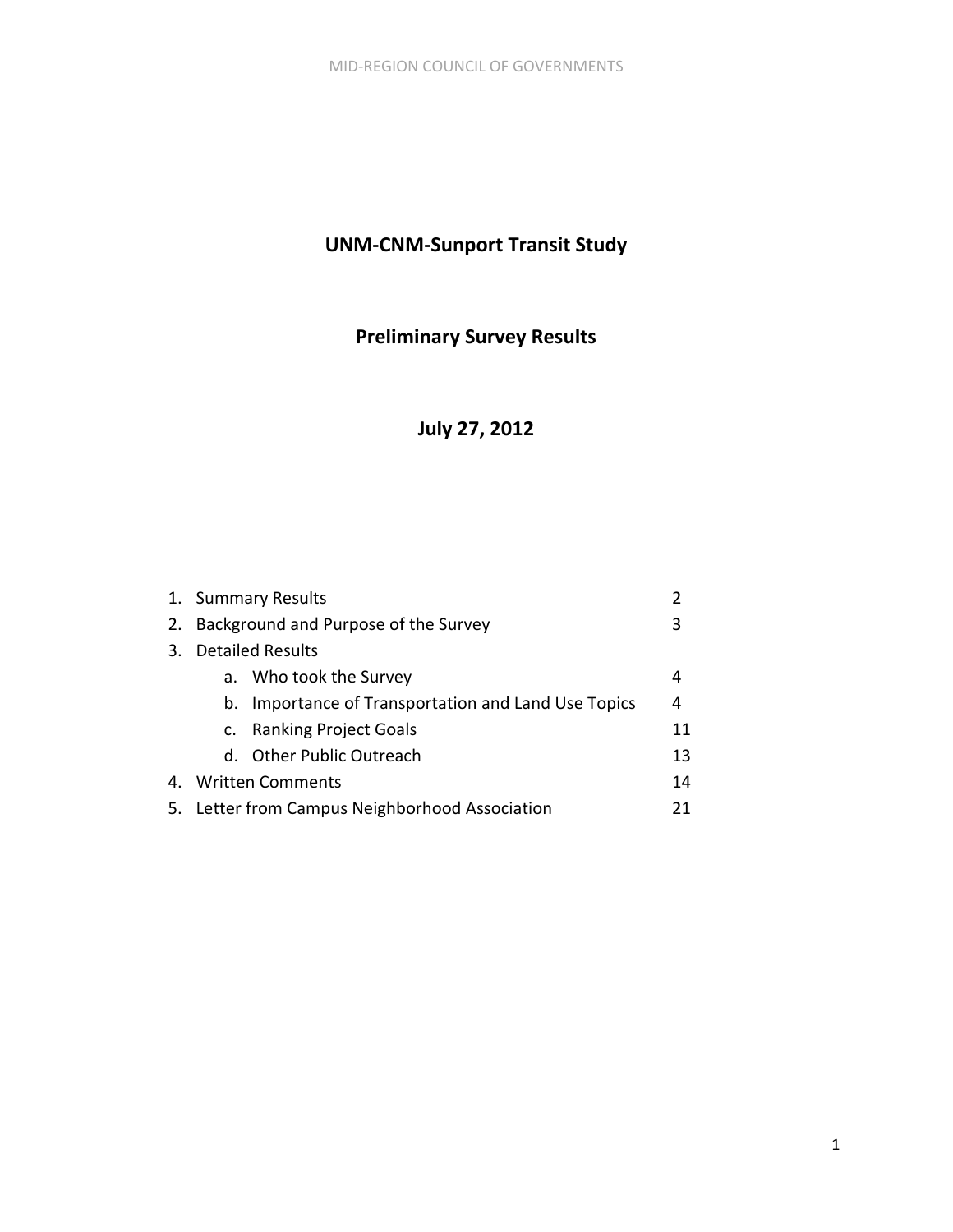# **Summary Results**

As the UNM‐CNM‐Sunport Transit Study progresses it will be important to monitor input from other people living and working in the area to see if they also highly value alternative modes and are less concerned about addressing parking. It will also be critical to gather input from student communities. Very few students participated in this survey. Below are summary results from the survey:

- The majority of people participating in the survey reported living in the study area (33 responses, 52 percent); however several reported working (14 responses, 22 percent) or owning a business (9 responses, 14 percent) in the study area. No one reported living in UNM Student housing. Only three people reported taking UNM or CNM classes in the area.
- Overall, the most important transportation and land use topics to the group were:
	- o Make the area safer to walk (41 people responded it was very important or 68 percent)
	- o Reduce automobile congestion in the area (38 people responded it was very important or 66 percent)
	- o Parks and open space (35 people responded it was very important or 58 percent)
- Overall, the least important transportation and land use topic to the group was opportunities to see large sports events (20 people responded it was not important at all or 34 percent). Many people did not view affordable housing options as particularly important and many indicated the question was not applicable or skipped it. In general, transportation topics were viewed as more important that land use topics. It can be difficult to see the importance of land use to transportation. People may not expect to evaluate land use issues in a transit study. However, many people provided written responses about the kinds of destinations they would like to see in the area. As the study progresses, it will be important to see how people view the relationship between land use and transportation. The project team should also see if parks and open space continues to be very important to people in the area, particularly for those living there and why this is so.
- People working in the area reported that improved bus service and making it easier to take the bus was very important to them.
- Addressing parking issues came up as relatively unimportant. People were fairly evenly divided on this topic, whereas with other topics they tended to think they were important or very important.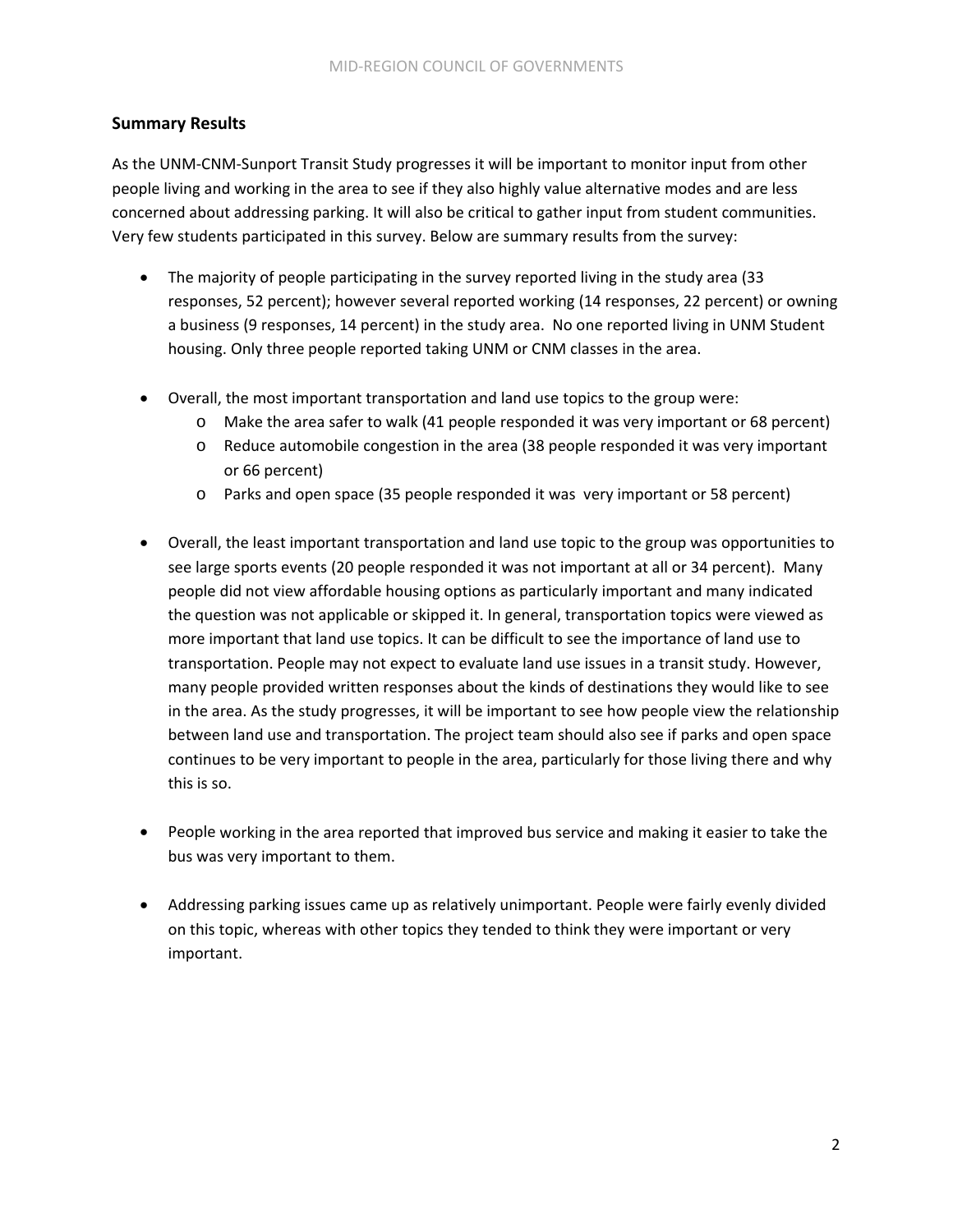# **Background and Purpose of the Survey**

A preliminary survey was conducted online from June 18 to July 9 (approximately 3 weeks) to provide a systematic way to collect public input generated from the June 25, 2012 Kick-Off Meeting for the UNM-CNM‐Sunport Transit Study. This survey was designed to get a broad perspective on general transportation and land use in the study area.

The survey generated 40 instances of people participating in the survey online. There were 24 hard copy surveys submitted at the June 25<sup>th</sup> public meeting and one letter was also collected at the meeting. This resulted in 64 total respondents to the survey.

From sign-in sheet at the June 25<sup>th</sup> Kick Off Meeting, 58 people from the public were in attendance. The following neighborhood associations and other businesses or organizations were represented:

Campus NA Daily Lobo Clayton Heights NA Frontier Restaurant Martineztown Work Group Infra/Consult LLC Spruce Park NA Victory Hills NA

#### **Neighborhood Associations Other Businesses/Organizations**

Netherwood NA Lobo Development Corporation Nob Hill NA University Health Association San Jose NA **UNM Health Sciences Center** 

Members of the technical team were also in attendance. These people came from the following agencies and departments:

| <b>Technical Team Agencies and Departments</b> |
|------------------------------------------------|
| ABQ Ride                                       |
| <b>Bernalillo County</b>                       |
| Central New Mexico Community College (CNM)     |
| City of Albuquerque Council                    |
| City of Albuquerque Planning                   |
| Mid-Region Council of Governments              |
| Parsons Brinkerhoff                            |
| University of New Mexico (UNM)                 |
| University of New Mexico Hospital (UNMH)       |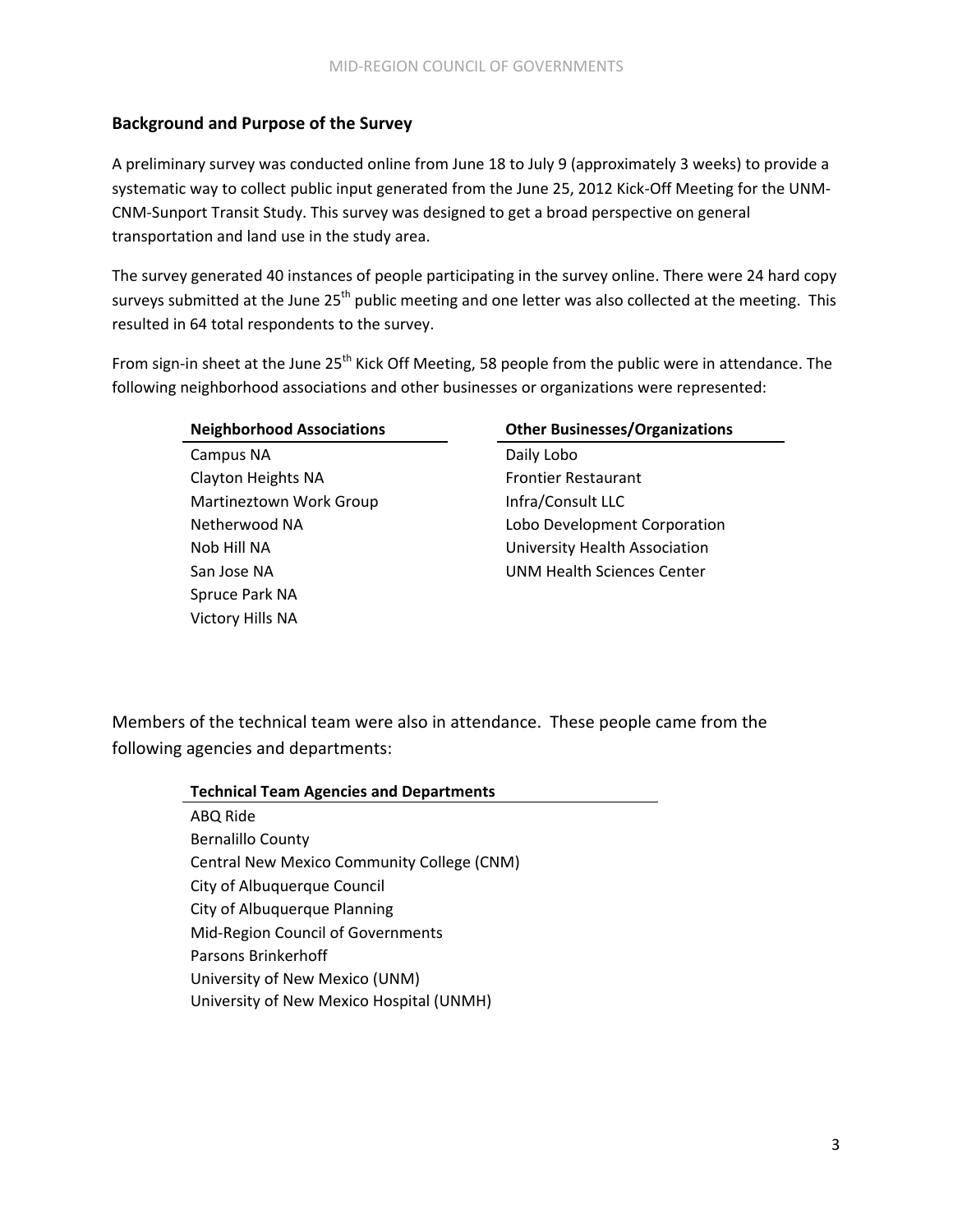## **Detailed Results**

#### WHO TOOK THE SURVEY

The largest group of people completing the survey indicated that they live in the study area. The following table shows the people's relationship to the study area. This table also groups people by those who own a business, live and work in the study area. Responses for each of these groups have been examined for similarities and differences later on in this report.

#### **Table 1**

| Relationship to Study Area                          |                |         |
|-----------------------------------------------------|----------------|---------|
| (Note - no one responded as living in UNM Student   | Number of      |         |
| Housing)                                            | Respondents    | Percent |
|                                                     |                |         |
| Own a Business in Study Area Only                   | $\overline{2}$ | 3%      |
| Live in Study Area and Own a Business in Study Area | 7              | 11%     |
| <b>Subtotal Own Business in Study Area</b>          | 9              | 14%     |
|                                                     |                |         |
| Live in Study Area Only                             | 26             | 41%     |
| Live and Work in Study Area                         | 7              | 11%     |
| <b>Subtotal Live in Study Area</b>                  | 33             | 52%     |
|                                                     |                |         |
| Work in Study Area Only                             | 12             | 19%     |
| Work in Study Area and take a UNM or CNM Class      | $\overline{2}$ | 3%      |
| <b>Subtotal Work in Study Area</b>                  | 14             | 22%     |
|                                                     |                |         |
| Travel Frequently in Study Area Only                | 5              | 8%      |
| No Response                                         | $\mathcal{P}$  | 3%      |
| Attend Classes at UNM Only                          | 1              | 2%      |
|                                                     |                |         |
| <b>Total Respondents</b>                            | 64             | 100%    |

#### IMPORTANCE OF DIFFERENT TRANSPORTATON AND LAND USE TOPICS

People were given a list of transportation and land use topics and asked if each topic was, "very important to me," "important to me," "little importance to me," and "not important to me at all."

An average score for each topic was created. If everyone indicated the topic was "very important" then the average score would be 4. If everyone indicated that the topic was "not important at all" then the average score would be 1. This average takes into account only people who responded to the question.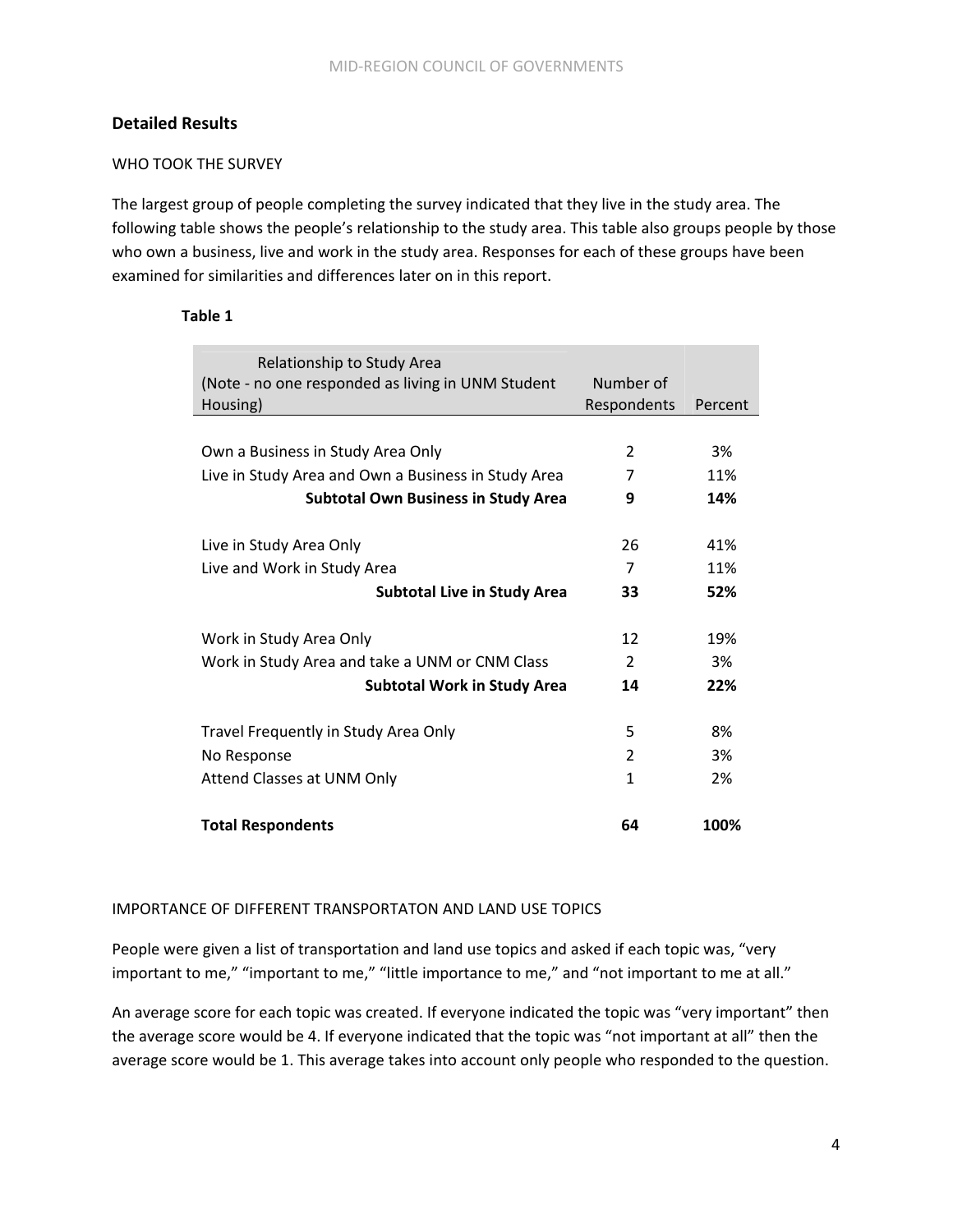The top three transportation and land use topics for everyone taking the survey were:

- 1. Make the area safer to walk (41 people responded it was very important or 68 percent)
- 2. Reduce automobile congestion in the area (38 people responded it was very important or 66 percent)
- 3. Parks and open space (35 people responded it was very important or 58 percent)

Overall, the least important transportation and land use topic to the group was opportunities to see large sports events (20 responded it was not important at all or 34 percent).

Results were broken up by people who live, work and own a business in the area. Table 1 shows how these groups were created so that no one is counted more than once. For example, those who own a business in the area and live in the area are only grouped with businesses owners. However, people in these two groups (live in area, own business in area) have similar priorities, perhaps because many who own businesses also live in the area (7 out of the 9 business owners reported living in the area as well.) Parks and open space are very important to both groups.

People who reported working in the area felt that improved bus service and making the area safer to take the bus as very important. These transportation issues were not as important to the other two groups.

"Make the area safer to bicycle" was important to all three groups. This topic tied for first among business owners, tied for third among people working in the area and it came in fifth among people living in the area.

All three groups did not rate opportunities to see large sports events as important to them.

"Increase car parking in the area" did not rise to the top of the list in terms of importance for all three groups. Out of the list of 16 topics "increase car parking in the area" came in  $10^{th}$  in terms of importance for those working in the area, and  $12^{th}$  for people living in the area and  $14^{th}$  among business owners. Parking is traditionally thought to be a problem in the study area. It will be interesting to see if topic remains relatively unimportant to people providing input in this study.

The following chart and tables show the responses for each topic. Additionally, results for different groups are separated out so difference can be seen by those who live, work and own businesses in the area.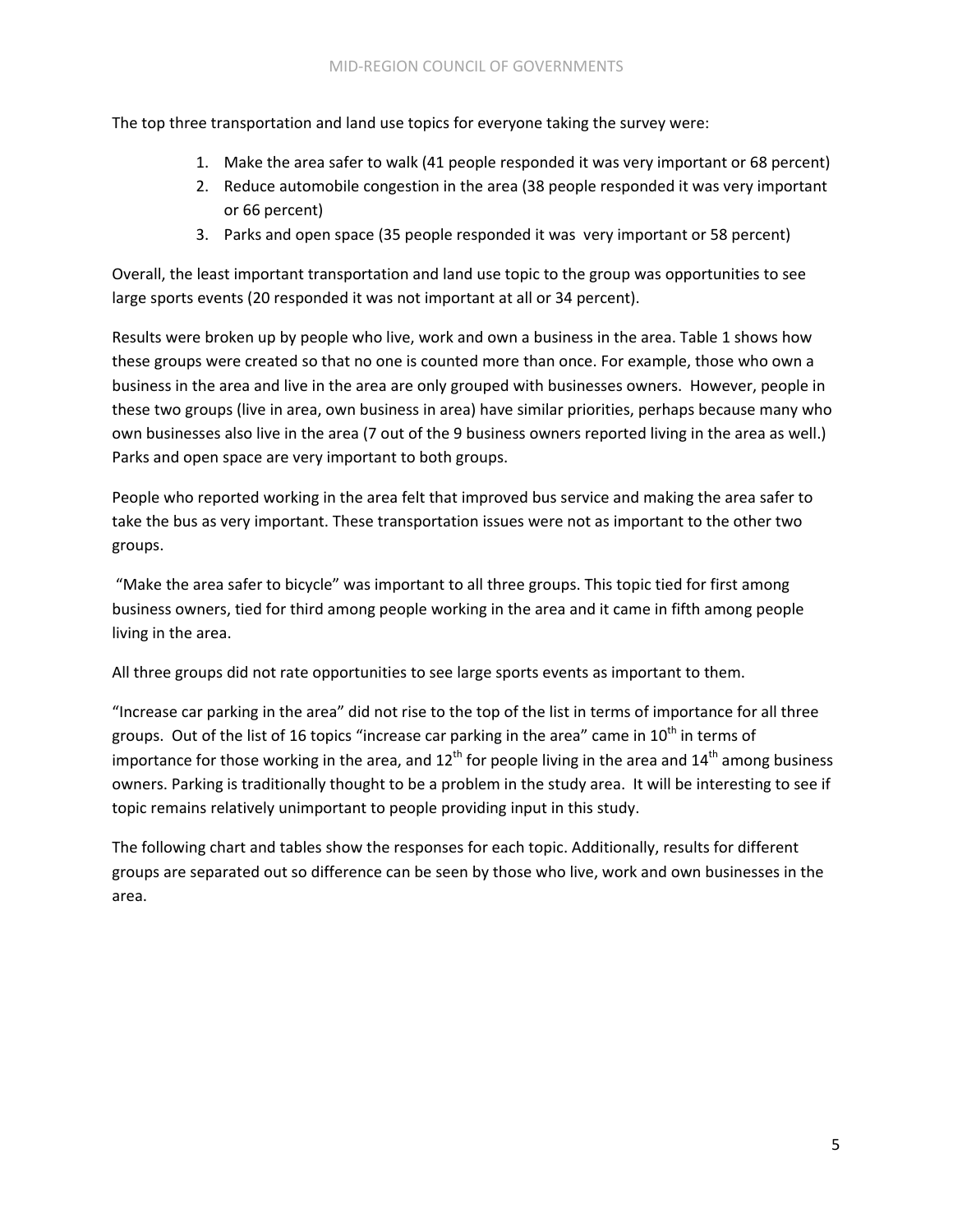# **Average Importance Score for Transportation and Land Use Topics (4 <sup>=</sup> everyone responded "very important", 1 <sup>=</sup> everyone repsonded "not important at all")**



Although the average importance score were found so that the topics could be put in order by taking into account all responses, often it is easier to understand the results by looking at the percentages of responses in the different categories*.*

#### **Chart 1**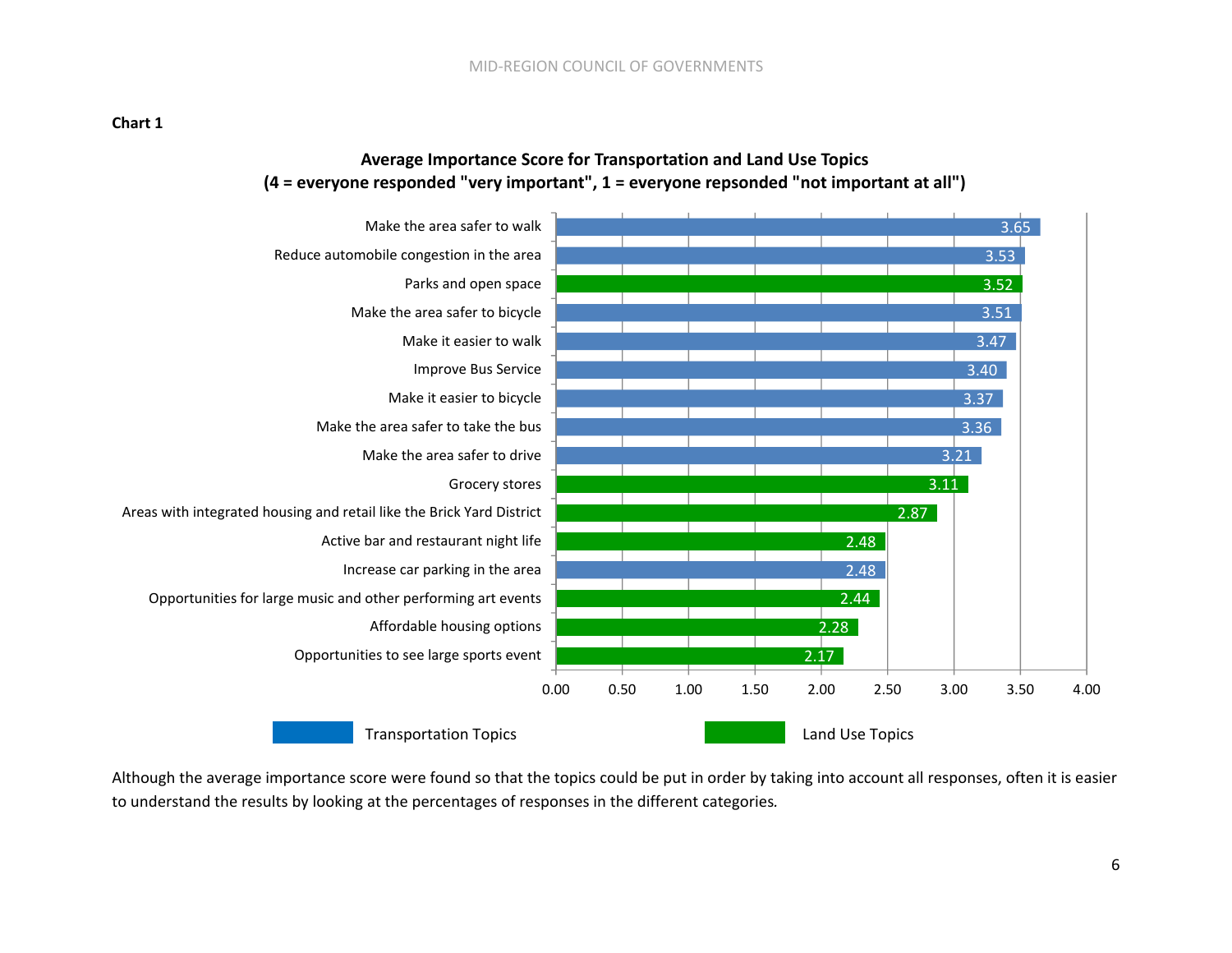# Table 2 **All Survey Takers:** Importance of Transportation and Land Use Topics

| <b>Transportation or Land Use Topic</b> | <b>Very</b><br>Important<br>to me | Important<br>to me | Little<br>Importance<br>to me | <b>Not</b><br>Important<br>to me at<br>all | <b>No</b><br>Response/<br><b>Not</b><br><b>Applicable</b> | <b>Average</b><br>Importance<br><b>Score</b> |  |
|-----------------------------------------|-----------------------------------|--------------------|-------------------------------|--------------------------------------------|-----------------------------------------------------------|----------------------------------------------|--|
| Make the area safer to walk             | 41                                | 17                 | $\overline{2}$                | $\mathbf 0$                                | 4                                                         | 3.65                                         |  |
|                                         | 68%                               | 28%                | 3%                            | 0%                                         |                                                           |                                              |  |
| Reduce automobile congestion in         | 38                                | 14                 | 5                             | $\mathbf{1}$                               | 6                                                         | 3.53                                         |  |
| the area                                | 66%                               | 24%                | 9%                            | 2%                                         |                                                           |                                              |  |
| Parks and open space                    | 35                                | 22                 | $\overline{2}$                | $\mathbf{1}$                               | $\overline{4}$                                            | 3.52                                         |  |
|                                         | 58%                               | 37%                | 3%                            | 2%                                         |                                                           |                                              |  |
| Make the area safer to bicycle          | 36                                | 14                 | $\overline{7}$                | $\Omega$                                   | $\overline{7}$                                            | 3.51                                         |  |
|                                         | 63%                               | 25%                | 12%                           | 0%                                         |                                                           |                                              |  |
| Make it easier to walk                  | 34                                | 20                 | 6                             | $\mathbf 0$                                | 4                                                         |                                              |  |
|                                         | 57%                               | 33%                | 10%                           | 0%                                         |                                                           | 3.47                                         |  |
|                                         | 28                                | 25                 | 5                             | $\mathbf 0$                                | 6                                                         |                                              |  |
| Improve Bus Service                     | 48%                               | 43%                | 9%                            | 0%                                         |                                                           | 3.40                                         |  |
| Make it easier to bicycle               | 32                                | 16                 | $\overline{7}$                | $\overline{2}$                             | $\overline{7}$                                            | 3.37                                         |  |
|                                         | 56%                               | 28%                | 12%                           | 4%                                         |                                                           |                                              |  |
| Make the area safer to take the         | 27                                | 27                 | $\overline{4}$                | $\mathbf{1}$                               | 5                                                         | 3.36                                         |  |
| bus                                     | 46%                               | 46%                | 7%                            | 2%                                         |                                                           |                                              |  |
| Make the area safer to drive            | 25                                | 23                 | $\overline{7}$                | 3                                          | 6                                                         | 3.21                                         |  |
|                                         | 43%                               | 40%                | 12%                           | 5%                                         |                                                           |                                              |  |
| <b>Grocery stores</b>                   | 22                                | 22                 | 8                             | $\overline{4}$                             | 8                                                         | 3.11                                         |  |
|                                         | 39%                               | 39%                | 14%                           | 7%                                         |                                                           |                                              |  |
| Areas with integrated housing and       | 17                                | 20                 | 12                            | 6                                          | 9                                                         | 2.87                                         |  |
| retail like the Brick Yard District     | 31%                               | 36%                | 22%                           | 11%                                        |                                                           |                                              |  |
|                                         | 13                                | 17                 | 13                            | 15                                         | 6                                                         | 2.48                                         |  |
| Active bar and restaurant night life    | 22%                               | 29%                | 22%                           | 26%                                        |                                                           |                                              |  |
| Increase car parking in the area        | 14                                | 14                 | 13                            | 15                                         | 8                                                         |                                              |  |
|                                         | 25%                               | 25%                | 23%                           | 27%                                        |                                                           | 2.48                                         |  |
| Opportunities for large music and       | 12                                | 17                 | 15                            | 15                                         | 5                                                         | 2.44                                         |  |
| other performing art events             | 20%                               | 29%                | 25%                           | 25%                                        |                                                           |                                              |  |
|                                         | 5                                 | 16                 | 22                            | 11                                         | 10                                                        | 2.28                                         |  |
| Affordable housing options              | 9%                                | 30%                | 41%                           | 20%                                        |                                                           |                                              |  |
| Opportunities to see large sports       | 7                                 | 16                 | 16                            | 20                                         | 5                                                         | 2.17                                         |  |
| event                                   | 12%                               | 27%                | 27%                           | 34%                                        |                                                           |                                              |  |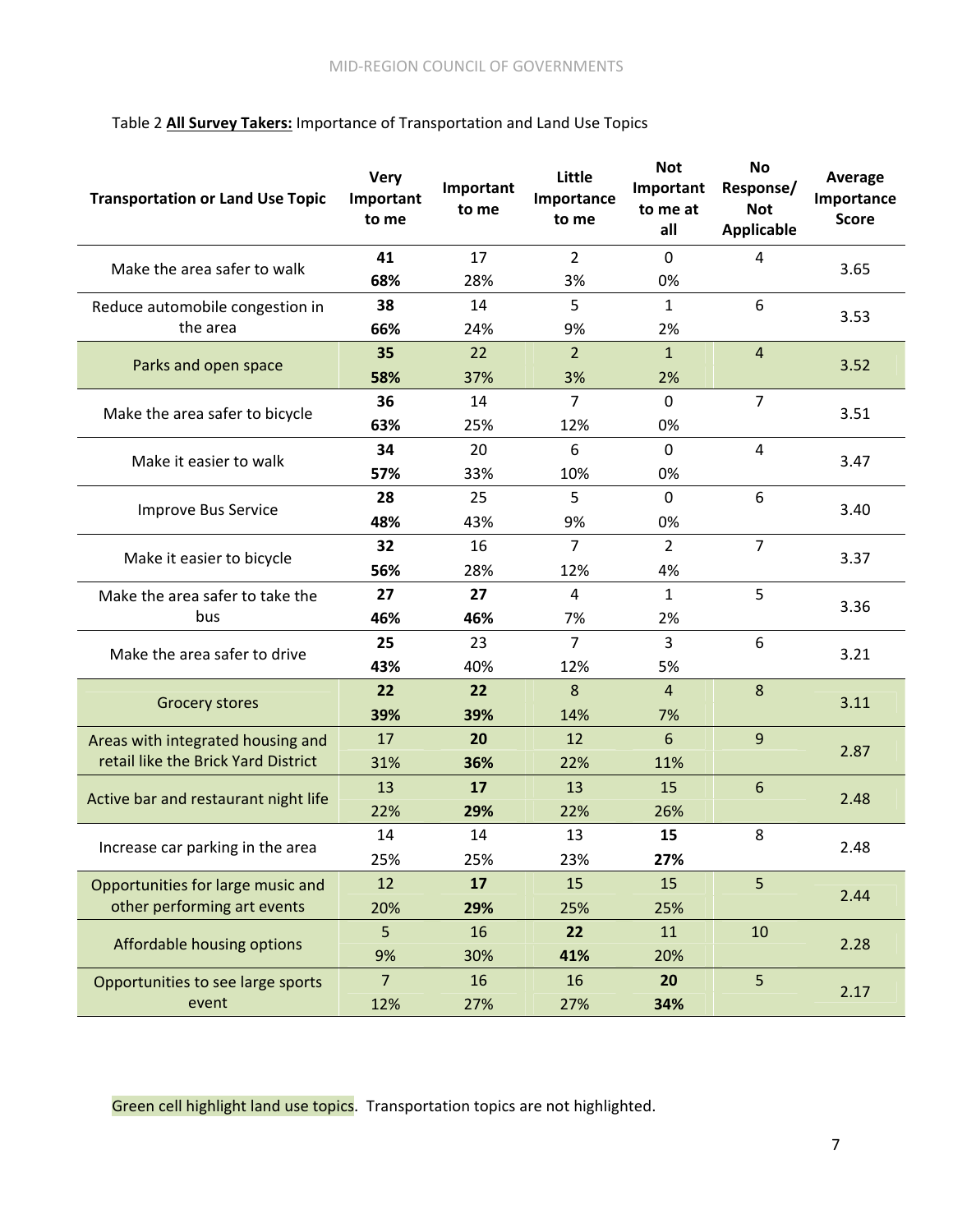| <b>Transportation or Land Use</b><br><b>Topic</b> | <b>Very</b><br>Important<br>to me | Important<br>to me | Little<br>Importance<br>to me | <b>Not</b><br>Important<br>to me at<br>all | No<br>Response/<br><b>Not</b><br><b>Applicable</b> | <b>Average</b><br>Importance<br><b>Score</b> |  |
|---------------------------------------------------|-----------------------------------|--------------------|-------------------------------|--------------------------------------------|----------------------------------------------------|----------------------------------------------|--|
| Make the area safer to walk                       | 23                                | 8                  | $\mathbf 0$                   | $\mathbf 0$                                | $\overline{2}$                                     | 3.74                                         |  |
|                                                   | 74%                               | 26%                | 0%                            | 0%                                         |                                                    |                                              |  |
| Reduce automobile congestion                      | 22                                | $\overline{7}$     | $\mathbf{1}$                  | $\mathbf 0$                                | 3                                                  | 3.70                                         |  |
| in the area                                       | 73%                               | 23%                | 3%                            | 0%                                         |                                                    |                                              |  |
| Parks and open space                              | 21                                | 11                 | $\mathbf{0}$                  | $\mathbf{0}$                               | $\overline{1}$                                     | 3.66                                         |  |
|                                                   | 66%                               | 34%                | 0%                            | 0%                                         |                                                    |                                              |  |
| Make it easier to walk                            | 18                                | 13                 | $\mathbf{0}$                  | $\mathbf{0}$                               | $\overline{2}$                                     | 3.58                                         |  |
|                                                   | 58%                               | 42%                | 0%                            | 0%                                         |                                                    |                                              |  |
| Make the area safer to bicycle                    | 16                                | 10                 | 3                             | $\mathbf{0}$                               | 4                                                  |                                              |  |
|                                                   | 55%                               | 34%                | 10%                           | 0%                                         |                                                    | 3.45                                         |  |
| Make the area safer to drive                      | 16                                | 10                 | $\mathbf 0$                   | $\overline{3}$                             | $\overline{4}$                                     | 3.34                                         |  |
|                                                   | 55%                               | 34%                | 0%                            | 10%                                        |                                                    |                                              |  |
|                                                   | 14                                | 11                 | 3                             | $\mathbf{1}$                               | $\overline{4}$                                     | 3.31                                         |  |
| Make it easier to bicycle                         | 48%                               | 38%                | 10%                           | 3%                                         |                                                    |                                              |  |
| Make the area safer to take the                   | 12                                | 16                 | 1                             | $\mathbf{1}$                               | 3                                                  | 3.30                                         |  |
| bus                                               | 40%                               | 53%                | 3%                            | 3%                                         |                                                    |                                              |  |
|                                                   | 10                                | 16                 | 4                             | $\mathbf 0$                                | 3                                                  |                                              |  |
| Improve Bus Service                               | 33%                               | 53%                | 13%                           | 0%                                         |                                                    | 3.20                                         |  |
|                                                   | 13                                | 11                 | 4                             | 3                                          | $\overline{2}$                                     |                                              |  |
| <b>Grocery stores</b>                             | 42%                               | 35%                | 13%                           | 10%                                        |                                                    | 3.10                                         |  |
| Areas with integrated housing                     | 8                                 | 10                 | 6                             | 5                                          | $\overline{4}$                                     |                                              |  |
| and retail like the Brick Yard<br><b>District</b> | 28%                               | 34%                | 21%                           | 17%                                        |                                                    | 2.72                                         |  |
|                                                   | 6                                 | $\overline{7}$     | 3                             | 11                                         | 6                                                  | 2.30                                         |  |
| Increase car parking in the area                  | 22%                               | 26%                | 11%                           | 41%                                        |                                                    |                                              |  |
| Affordable housing options                        | $\mathbf{1}$                      | 8                  | 12                            | $\overline{7}$                             | 5                                                  |                                              |  |
|                                                   | 4%                                | 29%                | 43%                           | 25%                                        |                                                    | 2.11                                         |  |
| Active bar and restaurant night                   | 3                                 | $\overline{9}$     | $\overline{7}$                | 12                                         | $\overline{2}$                                     |                                              |  |
| life                                              | 10%                               | 29%                | 23%                           | 39%                                        |                                                    | 2.10                                         |  |
| Opportunities for large music                     | $\overline{4}$                    | $\overline{7}$     | $\overline{7}$                | 13                                         | $\overline{2}$                                     |                                              |  |
| and other performing art events                   | 13%                               | 23%                | 23%                           | 42%                                        |                                                    | 2.06                                         |  |
| Opportunities to see large sports                 | $\overline{4}$                    | $\overline{4}$     | $\overline{9}$                | 14                                         | $\overline{2}$                                     |                                              |  |
| event                                             | 13%                               | 13%                | 29%                           | 45%                                        |                                                    | 1.94                                         |  |

# Table 3 **People Living in the Study Area**: Importance of Transportation and Land Use Topics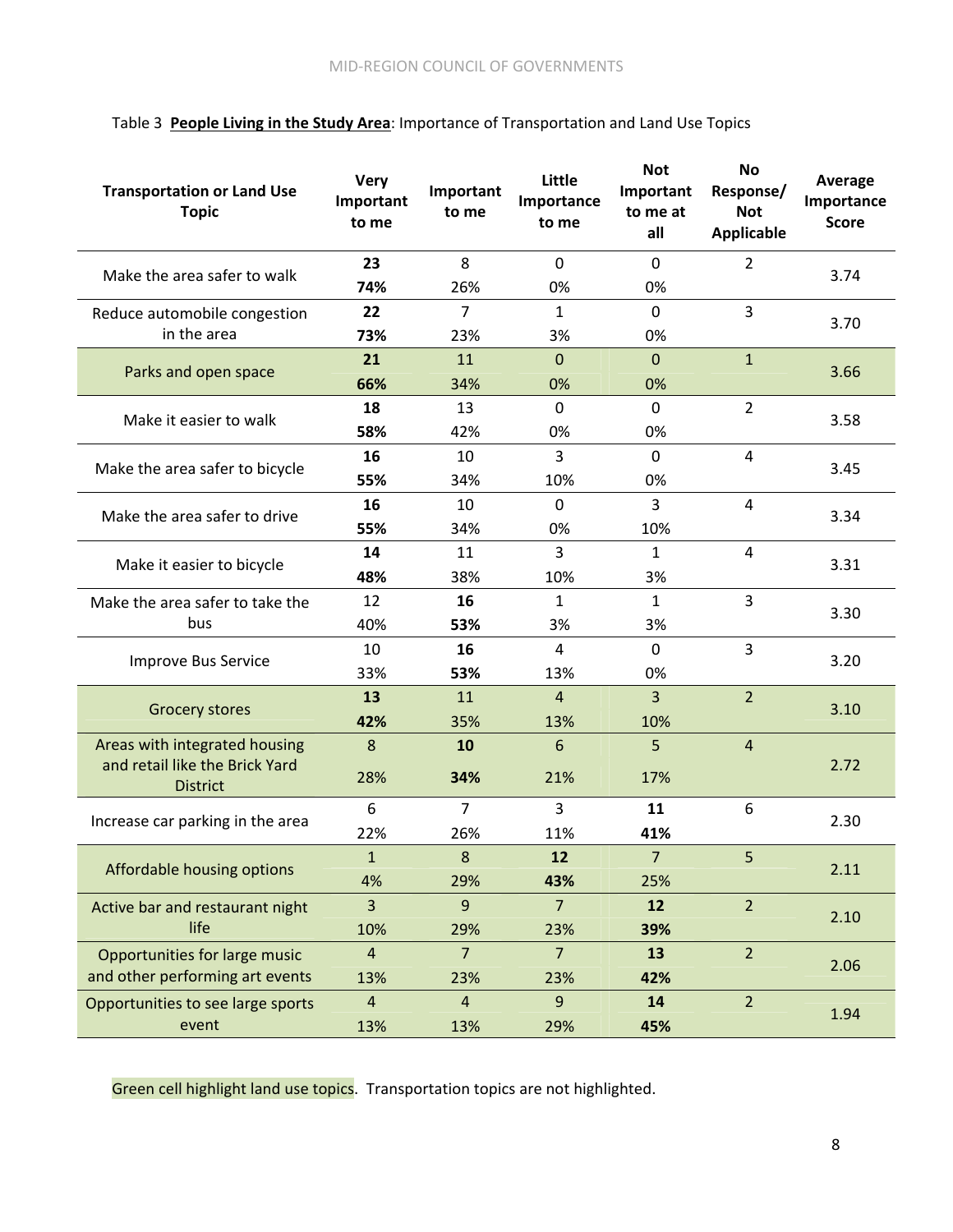| <b>Transportation or Land Use</b><br><b>Topic</b> | <b>Very</b><br>Important<br>to me | Important<br>to me | Little<br>Importance<br>to me | <b>Not</b><br>Important<br>to me at<br>all | <b>No</b><br>Response/<br><b>Not</b><br><b>Applicable</b> | <b>Average</b><br>Importance<br><b>Score</b> |  |
|---------------------------------------------------|-----------------------------------|--------------------|-------------------------------|--------------------------------------------|-----------------------------------------------------------|----------------------------------------------|--|
| <b>Improve Bus Service</b>                        | 9                                 | $\overline{4}$     | $\mathbf 0$                   | $\mathbf 0$                                | $\mathbf{1}$                                              | 3.69                                         |  |
|                                                   | 69%                               | 31%                | 0%                            | 0%                                         |                                                           |                                              |  |
| Make the area safer to take the                   | $\overline{\mathbf{z}}$           | 5                  | $\mathbf{1}$                  | $\mathbf 0$                                | $\mathbf{1}$                                              | 3.46                                         |  |
| bus                                               | 54%                               | 38%                | 8%                            | 0%                                         |                                                           |                                              |  |
| Make the area safer to bicycle                    | 8                                 | $\overline{2}$     | 3                             |                                            | $\mathbf{1}$                                              | 3.38                                         |  |
|                                                   | 62%                               | 15%                | 23%                           | 0%                                         |                                                           |                                              |  |
| Make the area safer to walk                       | 6                                 | 6                  | 1                             | $\mathbf{0}$                               | $\mathbf{1}$                                              | 3.38                                         |  |
|                                                   | 46%                               | 46%                | 8%                            | 0%                                         |                                                           |                                              |  |
| Reduce automobile congestion                      | 7                                 | 6                  | $\Omega$                      | $\mathbf{1}$                               | $\mathbf 0$                                               | 3.36                                         |  |
| in the area                                       | 50%                               | 43%                | 0%                            | 7%                                         |                                                           |                                              |  |
| Make it easier to bicycle                         | 8                                 | $\overline{2}$     | 2                             | 1                                          | $\mathbf{1}$                                              | 3.31                                         |  |
|                                                   | 62%                               | 15%                | 15%                           | 8%                                         |                                                           |                                              |  |
| Make it easier to walk                            | $\overline{\mathbf{z}}$           | 3                  | 3                             | $\mathbf 0$                                | $\mathbf{1}$                                              | 3.31                                         |  |
|                                                   | 54%                               | 23%                | 23%                           | 0%                                         |                                                           |                                              |  |
| Parks and open space                              | 5                                 | 5                  | $\overline{2}$                | $\mathbf{1}$                               | $\mathbf{1}$                                              | 3.08                                         |  |
|                                                   | 38%                               | 38%                | 15%                           | 8%                                         |                                                           |                                              |  |
| Make the area safer to drive                      | 5                                 | 5                  | 4                             | $\mathbf 0$                                | $\mathbf 0$                                               | 3.07                                         |  |
|                                                   | 36%                               | 36%                | 29%                           | 0%                                         |                                                           |                                              |  |
| Increase car parking in the area                  | 5                                 | 4                  | 4                             | $\mathbf{1}$                               | $\mathbf 0$                                               | 2.93                                         |  |
|                                                   | 36%                               | 29%                | 29%                           | 7%                                         |                                                           |                                              |  |
| Active bar and restaurant night                   | 5                                 | 3                  | 3                             | $\overline{2}$                             | $\mathbf{1}$                                              | 2.85                                         |  |
| life                                              | 38%                               | 23%                | 23%                           | 15%                                        |                                                           |                                              |  |
| <b>Grocery stores</b>                             | 3                                 | 6                  | 3                             | $\mathbf{1}$                               | $\mathbf{1}$                                              | 2.85                                         |  |
|                                                   | 23%                               | 46%                | 23%                           | 8%                                         |                                                           |                                              |  |
| Areas with integrated housing                     | $\overline{4}$                    | 3                  | 5                             | $\mathbf{1}$                               | $\mathbf{1}$                                              |                                              |  |
| and retail like the Brick Yard<br><b>District</b> | 31%                               | 23%                | 38%                           | 8%                                         |                                                           | 2.77                                         |  |
| Opportunities for large music                     | $\mathbf{1}$                      | 5                  | $6\phantom{1}$                | $\mathbf{1}$                               | $\mathbf{1}$                                              | 2.46                                         |  |
| and other performing art events                   | 8%                                | 38%                | 46%                           | 8%                                         |                                                           |                                              |  |
| Affordable housing options                        | $\overline{2}$                    | $\overline{4}$     | 5                             | 2 <sup>2</sup>                             | $\mathbf{1}$                                              | 2.46                                         |  |
|                                                   | 15%                               | 31%                | 38%                           | 15%                                        |                                                           |                                              |  |
| Opportunities to see large sports                 | $\mathbf{1}$                      | 5                  | $\overline{4}$                | $\overline{3}$                             | $\mathbf{1}$                                              | 2.31                                         |  |
| event                                             | 8%                                | 38%                | 31%                           | 23%                                        |                                                           |                                              |  |

# Table 4 **People who Work in the Study Area**: Importance of Transportation and Land Use Topics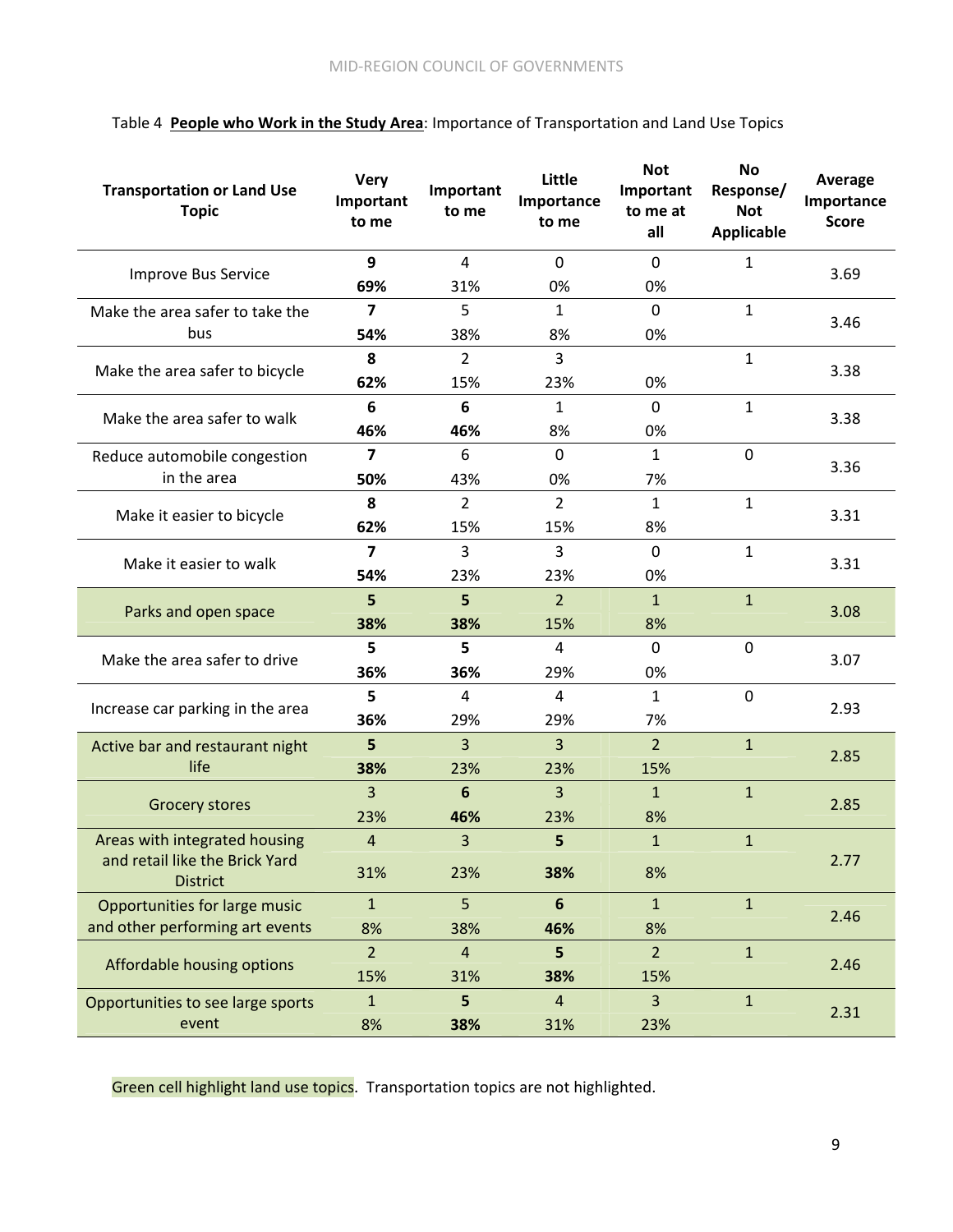|  | Table 5 Business Owners in the Study Area: Importance of Transportation and Land Use Topics |  |  |  |  |  |
|--|---------------------------------------------------------------------------------------------|--|--|--|--|--|
|--|---------------------------------------------------------------------------------------------|--|--|--|--|--|

| <b>Transportation or Land Use</b><br><b>Topic</b> | <b>Very</b><br>Important<br>to me | Important to<br>me | Little<br>Importance<br>to me | <b>Not</b><br>Important<br>to me at<br>all | <b>No</b><br>Response/<br><b>Not</b><br><b>Applicable</b> | <b>Average</b><br>Importance<br><b>Score</b> |  |
|---------------------------------------------------|-----------------------------------|--------------------|-------------------------------|--------------------------------------------|-----------------------------------------------------------|----------------------------------------------|--|
| Make the area safer to bicycle                    | $\overline{7}$                    | $\mathbf{1}$       | $\mathbf{1}$                  | $\mathbf 0$                                | $\mathbf{0}$                                              | 3.67                                         |  |
|                                                   | 78%                               | 11%                | 11%                           | 0%                                         |                                                           |                                              |  |
| Parks and open space                              | 6                                 | 3                  | $\mathbf{0}$                  | $\mathbf 0$                                | $\mathbf{0}$                                              | 3.67                                         |  |
|                                                   | 67%                               | 33%                | 0%                            | 0%                                         |                                                           |                                              |  |
| Reduce automobile congestion                      | 7                                 | 1                  | 1                             | $\mathbf{0}$                               | $\mathbf 0$                                               | 3.67                                         |  |
| in the area                                       | 78%                               | 11%                | 11%                           | 0%                                         |                                                           |                                              |  |
| Make the area safer to walk                       | 6                                 | 2                  | 1                             | $\mathbf 0$                                | $\mathbf 0$                                               | 3.56                                         |  |
|                                                   | 67%                               | 22%                | 11%                           | 0%                                         |                                                           |                                              |  |
| <b>Improve Bus Service</b>                        | 5                                 | 3                  | 1                             | $\mathbf 0$                                | $\mathbf 0$                                               |                                              |  |
|                                                   | 56%                               | 33%                | 11%                           | 0%                                         |                                                           | 3.44                                         |  |
|                                                   | 6                                 | $\mathbf{1}$       | $\overline{2}$                | $\mathbf 0$                                | $\mathbf 0$                                               | 3.44                                         |  |
| Make it easier to bicycle                         | 67%                               | 11%                | 22%                           | 0%                                         |                                                           |                                              |  |
| Make the area safer to take the                   | 6                                 | $\mathbf{1}$       | $\overline{2}$                | $\mathbf 0$                                | $\mathbf 0$                                               |                                              |  |
| bus                                               | 67%                               | 11%                | 22%                           | 0%                                         |                                                           | 3.44                                         |  |
|                                                   | $\overline{4}$                    | 3                  | $\mathbf{1}$                  | $\mathbf 0$                                | $\mathbf{1}$                                              |                                              |  |
| <b>Grocery stores</b>                             | 50%                               | 38%                | 13%                           | 0%                                         |                                                           | 3.38                                         |  |
| Areas with integrated housing                     | $\overline{3}$                    | 6                  | $\mathbf{0}$                  | $\mathbf 0$                                | $\mathbf{0}$                                              |                                              |  |
| and retail like the Brick Yard<br><b>District</b> | 33%                               | 67%                | 0%                            | 0%                                         |                                                           | 3.33                                         |  |
| Make it easier to walk                            | 5                                 | $\mathbf{1}$       | $\overline{3}$                | $\mathbf 0$                                | $\mathbf 0$                                               | 3.22                                         |  |
|                                                   | 56%                               | 11%                | 33%                           | 0%                                         |                                                           |                                              |  |
| Make the area safer to drive                      | 4                                 | 3                  | $\overline{2}$                | $\mathbf 0$                                | $\mathbf 0$                                               | 3.22                                         |  |
|                                                   | 44%                               | 33%                | 22%                           | 0%                                         |                                                           |                                              |  |
| Opportunities for large music                     | $\overline{4}$                    | 3                  | $\overline{2}$                | $\mathbf{0}$                               | $\boldsymbol{0}$                                          | 3.22                                         |  |
| and other performing art events                   | 44%                               | 33%                | 22%                           | 0%                                         |                                                           |                                              |  |
| Active bar and restaurant night                   | $\overline{3}$                    | 3                  | $\mathcal{L}$                 | $\mathbf{1}$                               | $\Omega$                                                  |                                              |  |
| life                                              | 33%                               | 33%                | 22%                           | 11%                                        |                                                           | 2.89                                         |  |
|                                                   | $\overline{2}$                    | $\overline{2}$     | $\overline{4}$                | $\mathbf{1}$                               | $\boldsymbol{0}$                                          |                                              |  |
| Increase car parking in the area                  | 22%                               | 22%                | 44%                           | 11%                                        |                                                           | 2.56                                         |  |
|                                                   | $\mathbf{1}$                      | 3                  | $\overline{3}$                | $\overline{2}$                             | $\mathbf 0$                                               |                                              |  |
| Affordable housing options                        | 11%                               | 33%                | 33%                           | 22%                                        |                                                           | 2.33                                         |  |
| Opportunities to see large                        | $\mathbf 0$                       | 5                  | $\overline{2}$                | $\overline{2}$                             | $\boldsymbol{0}$                                          |                                              |  |
| sports event                                      | 0%                                | 56%                | 22%                           | 22%                                        |                                                           | 2.33                                         |  |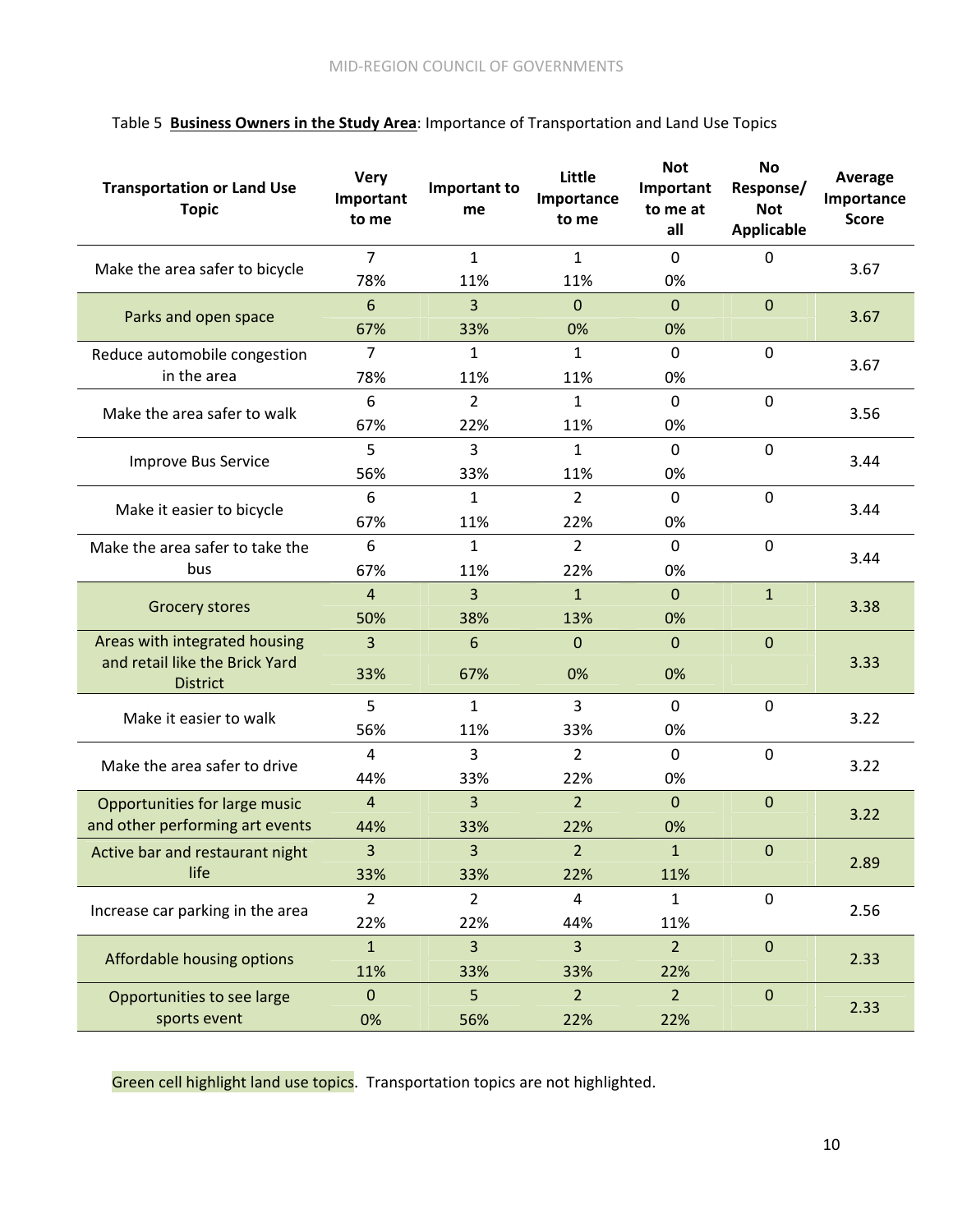#### RANKING PROJECT GOALS

There were issues with ranking project goals. The question did not make it clear that rank 1 should be the first priority goal and rank 6, the sixth priority goal, for the individual. Several people asked for clarification, however, the question was unclear. A second issue also came up. People filling out the paper survey were not forced to rank the goals so some people chose more than one goal for the same priority level. For example, a few people chose all the goals as first priority. If an individual ranked half the goals as first priority and the other half as  $2^{nd}$  priority, those results were entered. However, ranking all topics the same priority level did not provide discrimination of the goals and those results were not entered. Finally due to people not responding or marking everything as first priority, there were 11 missing responses or 17 percent of survey takers. **Given these issues, the results from the project goal rankings should be taken with caution.** On the positive side, the results from the rankings are very similar to the results from the more straight-forward questions about the importance of different transportation and land use topics.

The first priority goal for all people completing the survey was: "Improve alternative transportation options (walking, bicycling, and transit)". This was a very solid first goal with 49% of people answering the question identifying it as the first priority. Similar to the importance ratings, parking and housing were considered less important than other topics. The project goal, "Address Parking" was ranked 5<sup>th</sup> priority overall and "Provide diverse ways for people to live in the study area" was ranked  $6<sup>th</sup>$  (or last) overall.

Results for people who live, work and own businesses in the area were also broken out. There were high numbers of missing values for each group. Given the relatively few people in each category and the missing responses the results from these subpopulations are not included in this report.

|                                                      | Total | Number of Invalid<br>or Missing<br>Responses | Percent of<br>Total |
|------------------------------------------------------|-------|----------------------------------------------|---------------------|
| People Living in Study Area                          | 33    | 6                                            | 18%                 |
| People Working in Study Area                         | 14    | 4                                            | 29%                 |
| People Owning a Business in the<br><b>Study Area</b> | 9     |                                              | 11%                 |

Table 6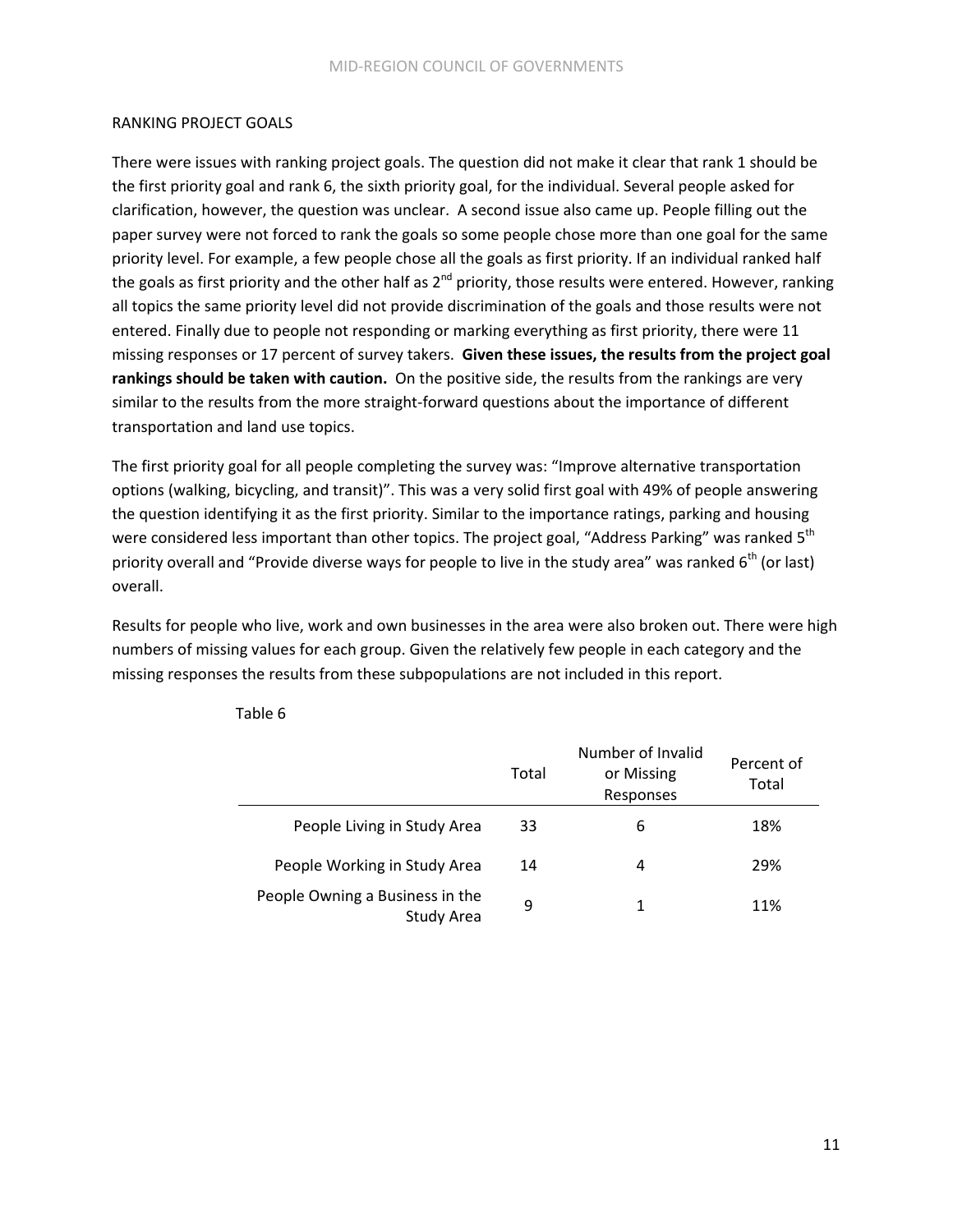#### Table 7 **All Survey Takers**: Ranking Project Goals

# Number of Respondents Ranking Project Goals 1st through 6th

| Project Goal                                                                                           | 1st<br>Priority       | 2nd<br>Priority | 3rd<br>Priority | 4th<br>Priority | 5th<br>Priority      | 6th<br>Priority   | <b>No</b><br>Response/<br>Invalid<br>Response | Average Rank<br>(1= everyone ranked<br>goal 1st, 6= everyone<br>ranked goal 6th) |  |
|--------------------------------------------------------------------------------------------------------|-----------------------|-----------------|-----------------|-----------------|----------------------|-------------------|-----------------------------------------------|----------------------------------------------------------------------------------|--|
| Improve alternative transportation options<br>(walking, bicycling and transit)                         | 26                    | 9<br>17%        | 6<br>11%        | 10<br>19%       | $\overline{2}$<br>4% | $\mathbf 0$<br>0% | 11                                            | 2.11                                                                             |  |
|                                                                                                        | 49%<br>$\overline{7}$ | 18              | 8               | 9               | 5                    | 6                 | 11                                            |                                                                                  |  |
| Improve safety for all modes of travel (walking,<br>bicycling, transit, and private automobile)        | 13%                   | 34%             | 15%             | 17%             | 9%                   | 11%               |                                               | 3.09                                                                             |  |
| Address automobile congestion                                                                          | 6                     | 8               | 14              | 8               | 10                   | 7                 | 11                                            | 3.55                                                                             |  |
|                                                                                                        | 11%                   | 15%             | 26%             | 15%             | 19%                  | 13%               |                                               |                                                                                  |  |
| Increase services and retail in the area so there is<br>less need to travel outside the area for daily | 6                     | 7               | 13              | 9               | 9                    | 9                 | 11                                            | 3.66                                                                             |  |
| shopping and other needs                                                                               | 11%                   | 13%             | 25%             | 17%             | 17%                  | 17%               |                                               |                                                                                  |  |
| Address parking                                                                                        | 5                     | 5               | 9               | 6               | 15                   | 13                | 11                                            | 4.13                                                                             |  |
|                                                                                                        | 9%                    | 9%              | 17%             | 11%             | 28%                  | 25%               |                                               |                                                                                  |  |
| Provide diverse ways for people to live in the                                                         | 3                     | 6               | 3               | 11              | 12                   | 18                | 11                                            | 4.45                                                                             |  |
| study area                                                                                             | 6%                    | 11%             | 6%              | 21%             | 23%                  | 34%               |                                               |                                                                                  |  |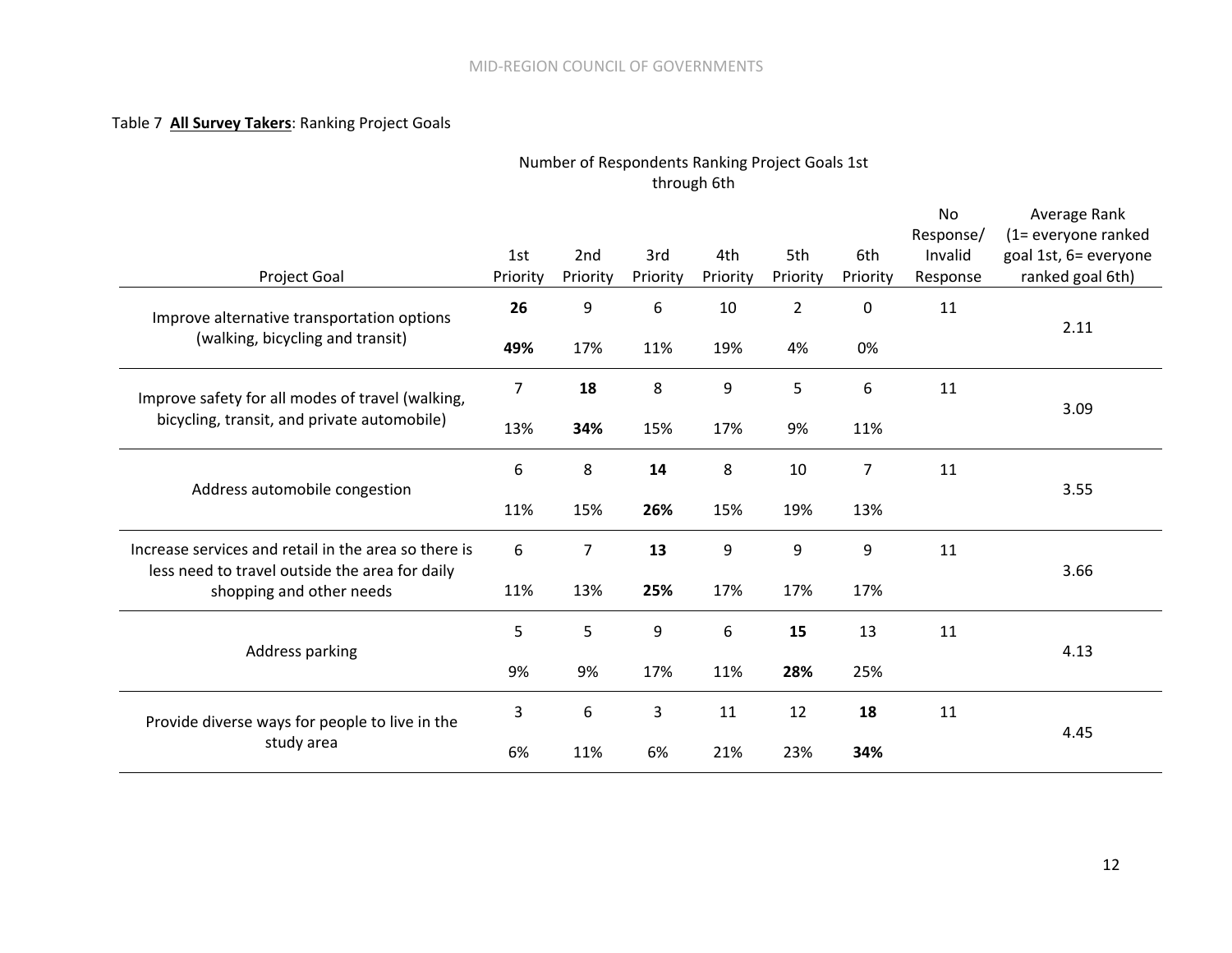# OTHER PUBLIC OUTREACH

To get an idea of what type of meetings and events the public would like to partake in, a survey question asked a question about different styles of public meetings and opportunities for feedback to help develop outreach efforts. Interactive audits and working closely with Neighborhood Associations are high on the list with 44 people selecting "Walking audits, and 43 people selecting "Project team attending Neighborhood Association meetings."

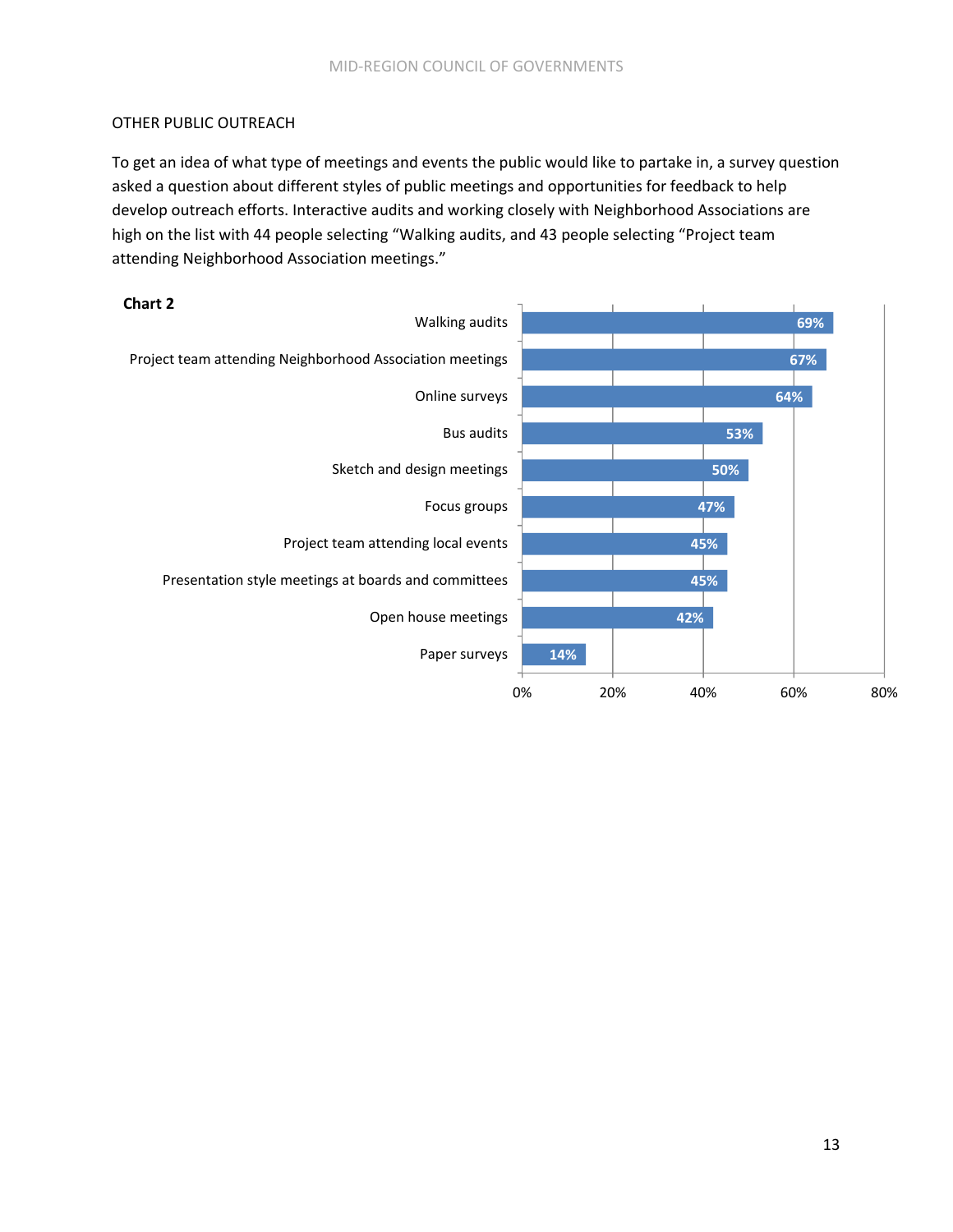# WRITTEN COMMENTS

There were 95 written comments collected. They were categorized into groups listed below. Complete comments are listed on the following pages along with a letter submitted from the Campus Neighborhood Association.

Table 8

| Number of               | Written Comment General Category                       |
|-------------------------|--------------------------------------------------------|
| Comments                |                                                        |
| 20                      | <b>Important Destinations Needed in the Study Area</b> |
| 11                      | <b>Subcategory: Desire for Community Services</b>      |
|                         |                                                        |
| 18                      | <b>Neighborhood Traffic &amp; Street Design</b>        |
| 5                       | Subcategory: Santa Clara Issues                        |
| 5                       | Subcategory: Girard Issues                             |
|                         |                                                        |
| 17                      | <b>Transit Related</b>                                 |
|                         |                                                        |
| 14                      | <b>Walking and Bicycling Related</b>                   |
|                         |                                                        |
| 10                      | <b>Safety Related</b>                                  |
| 5                       | Subcategory: Speed                                     |
|                         |                                                        |
| 7                       | Parking Related (all comments are about less parking)  |
|                         |                                                        |
| 4                       | Other                                                  |
|                         |                                                        |
| 3                       | <b>Event Traffic</b>                                   |
|                         |                                                        |
| $\overline{\mathbf{c}}$ | <b>Freight Traffic</b>                                 |
|                         |                                                        |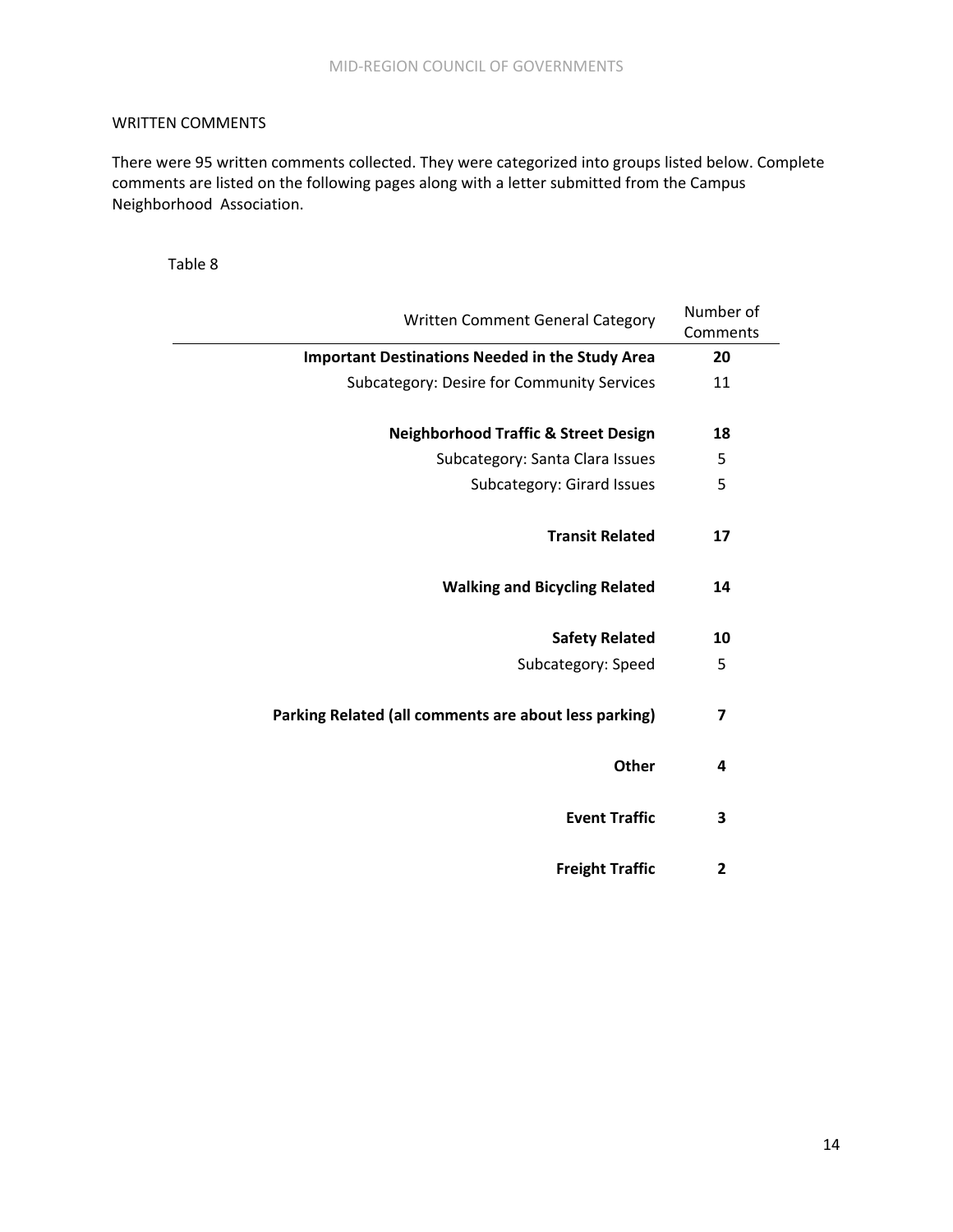Important Destinations Needed in the Study Area:

- Promote good commercial development for this area. Area has many visitors to sports venues, educational institutions, medical facilities but little or no commercial development.
- Hardware store
- Grocery stores are okay if the liquor sales to bums don't cause problems to neighborhood.
- Active bars could be highly detrimental because of noise and drunk driver problems.
- Community Center.
- Library.
- Student work opportunities.
- The Nob Hill area already has a very active bar and night life which makes our neighborhood one of the highest in terms of crime rates in the UNM area ‐ if you want to develop this aspect of entertainment we need more police/security presence.
- Use of UNM campus libraries, tennis courts, Pope Joy Hall, Credit Union in Student Union, small stores and restaurants on Central ‐ all within walking distance ‐‐ making Central Walkable from my home near Campus Blvd/LaFayette ‐‐‐ making the area Walkable.
- Would love more park and open space.
- I use the medical facilities, i.e. Presbyterian Medical complex and appreciate its closeness.
- More retail targeted to consumers, not businesses; e.g. NOT like the area between I40 & Montgomery/ Carlisle & RR tracks.
- Community garden, Community gym, Community yoga studio.
- Food coop.
- Senior resource center.
- I would dearly love to see a small hardware/garden center in this study area either around Yale or Gibson or Caesar Chavez by the freeway. Right now if you need a swamp cooler part or 10 penny nails...where do you go? Drive, Bus or Bike all the way over to Lowe's or up to Home Depot? Our Smith's is not big enough and doesn't carry that much stuff. Fye on Zuni Walmart: not an acceptable option for some of us.
- Also, I like to walk to restaurants/bars to avoid any possible DWI issues. It would be great if there were more and closer options along Yale.
- Area close to us (Hyland Park vicinity) has historic residential character, not enhanced if traffic increases. Also it is a part of Albuquerque with a huge mature tree population, threatened by climate change, ad drought. Don't forget vegetation needs. It's not all about cars.
- I'd also like part of Hyder Park to be designated as off leash for our dogs.
- Not clear what you mean by "new" development‐‐recent developments in the neighborhood or a need for more future development in the neighborhood? E.g., we have had a lot of interesting new bars, cafes, & restaurants in the neighborhood. As a local resident, they are important to me. Do we need more? I doubt it.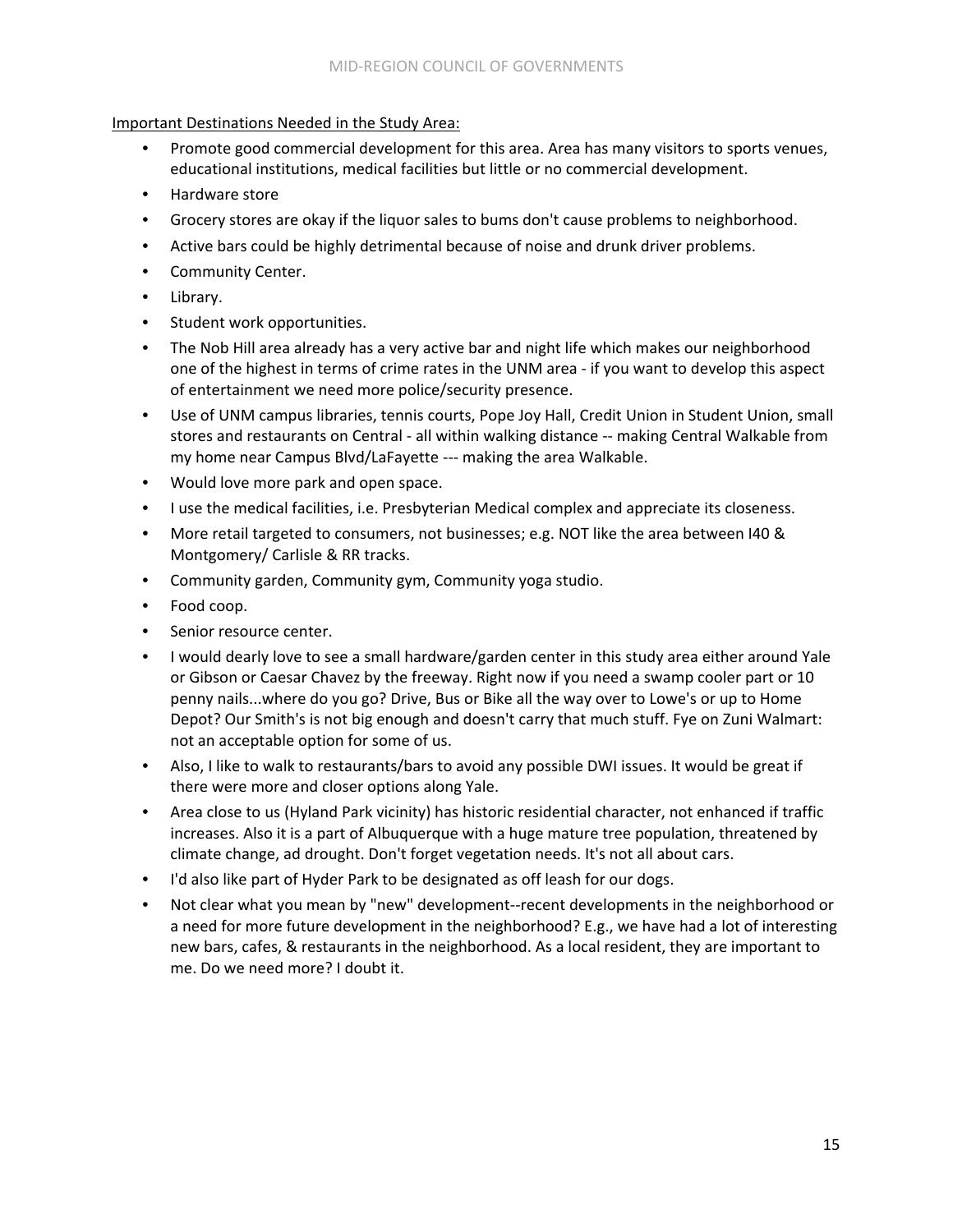## Neighborhood Traffic & Street Design:

- Do not allow vehicle access on Santa Clara‐Columbia/Princeton. Keep the road block.
- Reduce traffic through neighborhood between Yale and Girard.
- Monitor air quality of neighborhoods near UNM. Redesign streets in residential areas near UNM to discourage cut through traffic.
- Reduce traffic through the neighborhood from Girard to Yale.
- I am very concerned about the huge increase of students brought to the area of Girard and Campus Blvd due to the new dorm of 1000 student capacity. Students already drive fast thru my residential neighborhood on LaFayette and Campus Blvd. They do not slow down when traveling in the school zone. How will Girard handle this huge student influx with their cars??? We as a neighborhood do NOT want Girard enlarged. We do NOT want more traffic directed into our quiet neighborhood. How did the university get the large dorm approved without building on‐ campus parking for the student cars??
- Impact of UNM bound traffic on surrounding neighborhoods, cut-throughs on residential streets, UNM employee and student parking overflow into residential neighborhoods.
- Speed bumps that actually slow traffic along cut-though routes on neighborhood streets.
- Cut traffic in the study area, by blocking key routes from one end of the city to the other. Example; the street Santa Clara S.E. is blocked from being opened to the west side, and thus is very safe to walk bike.
- Again open access to Santa Clara SE at Columbia, this blockade is ridiculous and creates dangerous driving conditions for all residents in this local area.
- The road closure at Princeton and Santa Clara. This is a problem for residence living in the area and is just moving the problem from one street to another.
- I am sick of the blockage at Santa Clara and Princeton. I thought it was a knee-jerk reaction in the first place and has been very inconvenient ever since. I can hardly wait for it to go away.
- There were turning lanes for north and south traffic on Girard at Lead and Coal during the construction project. These turning lanes should be re‐instated.
- Put turn lanes back on Girard for Coal & Lead to reduce traffic congestion!
- Sunport Intl' Airport leave down Yale a gateway into Albuquerque. We are in MRA + sector plan. We need transportation from airport to go down Yale with improved eye appeal. Thanks. Great presentation.
- Do not open up automobile access on Santa Clara at Columbia. Keep the roundabout and the barricades up. It took us years to get this blocked. We don't want it taken down. Traffic Bridge becomes Cesar Chavez. Santa Clara becomes Kathryn people used this as a thru way across the city and it is a neighborhood.
- Get rid of traffic bulb-outs on Girard south of Central. They are counterproductive.
- Median landscaping. Painted (defined) cross walks.
- Reopen the blockade at Santa Clara at Columbia S.E. to ease the flow of traffic in this area as it stands now there is only one exit on Princeton S.E. for a ten block area causing congestion and hazardous driving for residents in this area.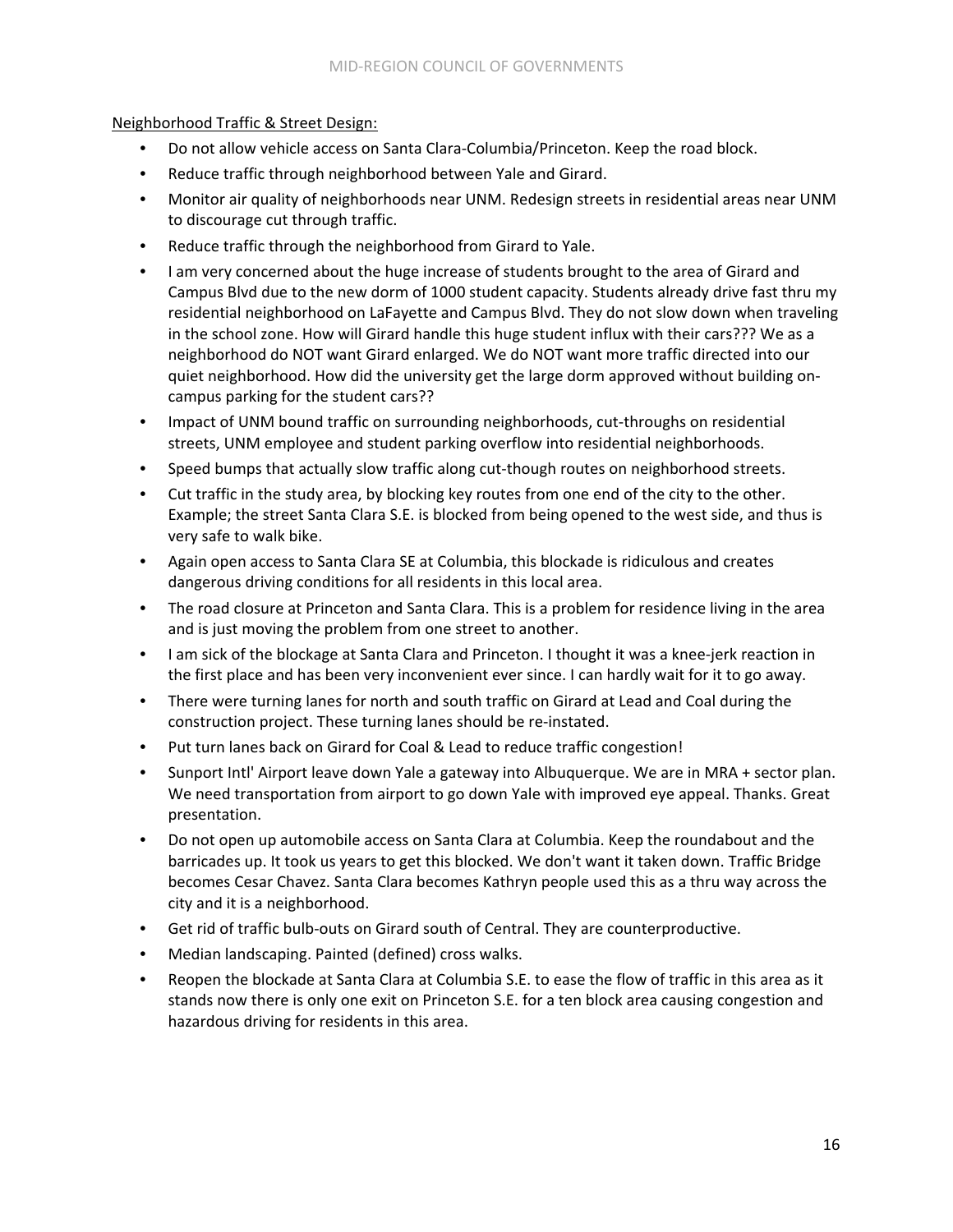# Transit Related:

- Has the City abandoned all thought of light rail development, which, if implemented could readily integrate into the project being reviewed here? Check out the sustained heavy passenger use of the Phoenix light rail, and its relation to the ASU campuses.
- Some type of modern approach to mass transit such as trolley or placing bike paths on inside of parked cars to increase cycling safety. Possibly check out the documentary film by Gary Hustwit called 'Urbanized'. It includes remarkable and progressive ways that other big cities are coping with sustainable and large scale urban development.
- Yale Blvd from the stadiums to Central is chronically congested with traffic. The UNM shuttle buses should only go north on University and should not be allowed to exit onto Yale to take students to UNM.
- A bus line to North campus on Girard. More frequent bus stops. There is currently 1 mile between stops at Santa Clara & next one on Kathryn, yet many of us work at UNM North & live in the south quadrant.
- We do travel by air so a bus that I could take directly to the airport so I could eliminate taking a taxi or private car would be appealing to me. I would take the bus if the route were direct.
- Covering the bus windows with ads may bring in revenue but it does not bring me into the bus!!! Think of it this way. Women are taught to and need to be aware of what they are entering. Entering a bus that I cannot see into before entering does not appeal to me ‐ even though I strongly support alternatives to driving cars. If bus windows were not covered, I would be more likely to ride the bus.
- I would REALLY like more access to UNM/UNMH by bus from the Westside.
- Increase frequency of bus service.
- Improve shuttle service so there are fewer drivers to the immediate UNM area. For example, shuttle to UNM campus from Coronado Center parking lots or similar parking location.
- Convenience very important if I take transit that it takes no more than the time it takes to drive and park.
- Express bus from the NE Heights.
- Improvement needed on frequency of bus pickups/stops on the 16/18.
- Longer hours of operation would make me use the bus system more.
- I'd also like a better connection to the airport from Girard than to have to transfer at Yale.
- Full range of time -- e.g. need bus service for late or early airplane flights.
- Bus service is already very good, I use it.
- Availability of transit service every day of the year (365).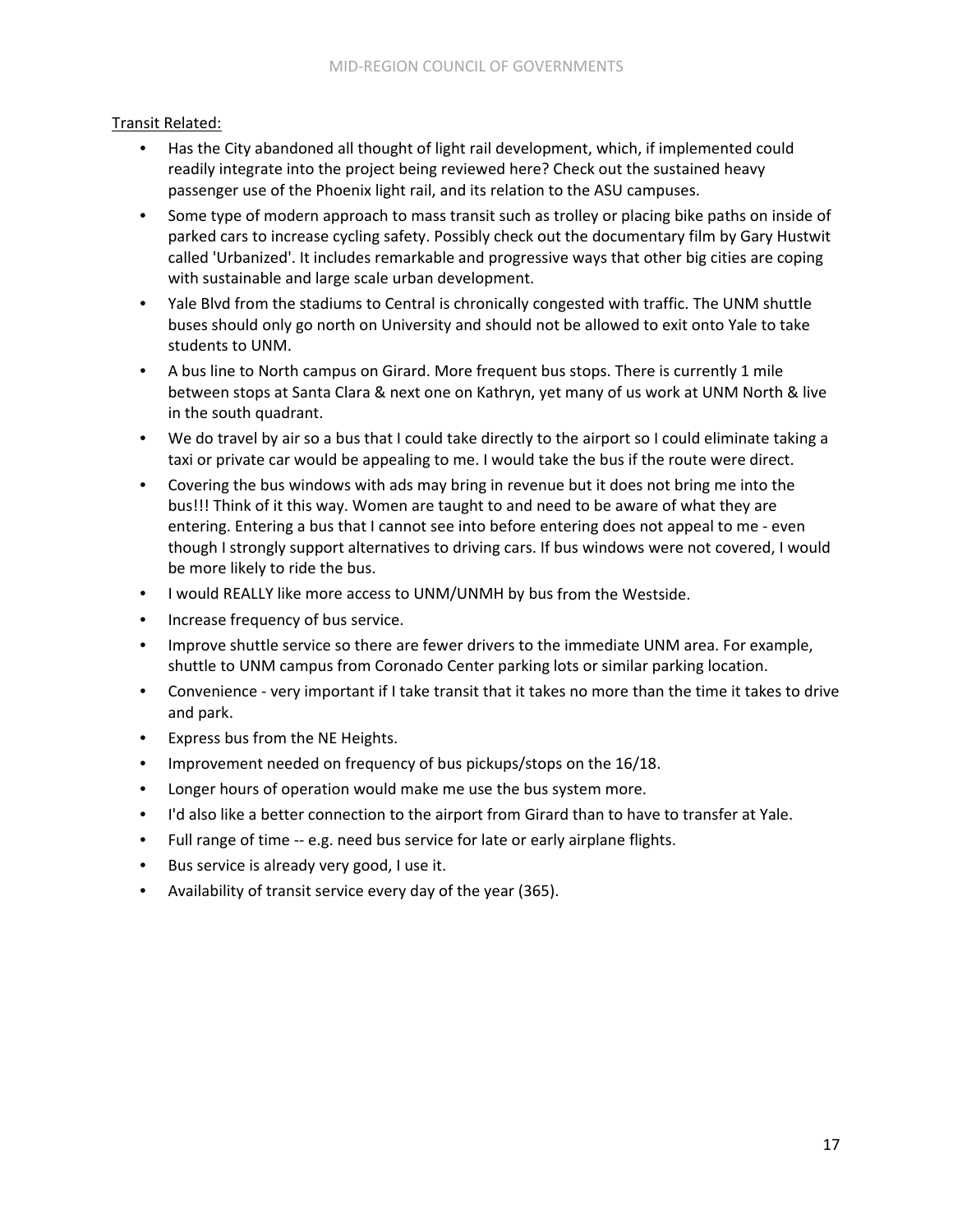## Walking and Bicycling Related:

- One thing the city does very well is to maintain the streets for walking, handicapped access, biking, and driving. In this area, the streets are swept regularly and the repaving of Coal and Lead was a key in making that corridor appealing to bikers and walkers.
- I would like to see more curb cutting (particularly on Kathryn between Yale and Columbia) for handicapped access, as well as Regular Street and alley litter cleanup. The neighborhood associations can take a bigger role in that ‐‐ helps to encourage walking as well as keeping the property values up.
- I am a big advocate of curtailing car traffic in favor of benefiting walkers, bikers, and mass transit options. If this means narrowing Yale or cutting lanes on Central, I say go for it.
- At some point, bikers and drivers turn into pedestrians to reach their final destination ‐ thus the latter should be given top priority.
- Address better bike and pedestrian traffic across the freeway in this area.
- Build an underpass on the North Diversion, Multiple-use Trail to go under Indian School Road.
- Consider having more police on bicycles in the UNM/CNM area both day and night.
- Walkability wider medians, signals and signs automatically synchronized (no push buttons).
- All intersections, all sides have marked walking lanes (Monte Vista, Girard, Central) lacking it, so is Campus/Monte Vista & Lomas, M.V., Carlisle).
- I would dearly love to be able to walk or ride bike to work and back which is why I bought a house close to work at APS and close to UNM in case I decided to go back to school for more degrees. However, I have discovered that it is both difficult and dangerous either ride down Caesar Chavez or to cut through CNM on a bike and really dangerous to walk on Baseheart or the Vance Emery Lane area as there are no sufficient sidewalks or gate accesses. Even cutting through Roosevelt Park is pretty creepy.
- I would like to see APS and Milne Stadium included in this study since APS was once a progenitor of TVI and CNM's parking problems directly affect APS traffic. As A matter of fact, it would be helpful making a left turn from Basehart east onto University north if there was a separate walk signal and traffic‐left turn arrow so APS vehicles don't have to sit and wait for 120 people to cross the street for class, just in time for one APS vehicle to rev through on the yellow light between stragglers. That's intersection is an accident waiting to happen.
- Addition of bicycle lanes to Lead/Coal has improved bike accessibility.
- Improve & expand secure bicycle parking in the area, particularly within and around major institutions such as UNM & CNM.
- Improve accessibility.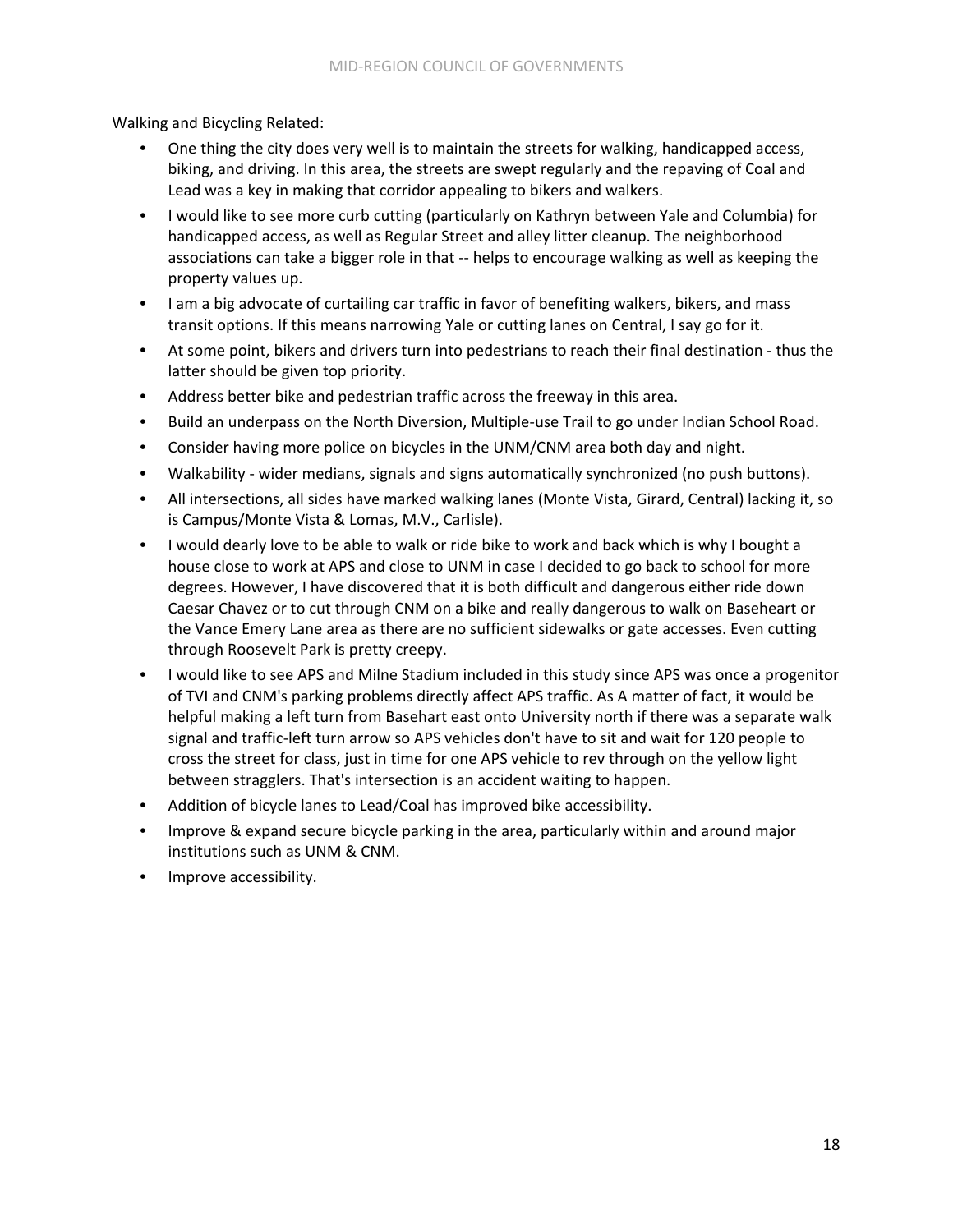## Safety related:

- Decrease Monte Vista speed limit to 23 or 30 mph (presently 35).
- Reduce car speed to make it safer for residents. Children and senior citizens live in the area.
- Reduce speed limits in neighborhoods to 18 mph.
- As a resident of the neighborhood near the intersection of Campus and Girard I find that in spite of the speed bumps on Campus cars travel too fast and endanger pedestrians and bike riders. I would love to see Campus changes to a bicycle boulevard to decrease traffic speed. Sidewalks on Campus are so narrow that often as a pedestrian I end up walking in the bike lane which endangers me and a bike rider.
- We have lived in the study area for 36 years. Year after year, we have observed countless accidents on Cesar Chavez, as people are exiting I‐25, southbound, and turning left (east) onto Cesar Chavez. We would highly recommend that this section of Cesar Chavez, just west of the freeway, be studied and improved.
- Crime is a problem in our area, especially with the poor state of most alleys.
- Make it easier and safer for the blind.
- Safety also is of vital importance especially away from area where students/staff hang out. E.g. Silver, Lead, Yale, etc.
- Already mentioned but worth re-mentioning is the safety issues in the area. Not all areas within the study area are well lit. The presence of APD doesn't seem prevalent ‐ bicycle patrol by APD would be nice.
- The intersection at I-25 and Cesar Chavez has accidents too often, something needs to be done. My street, 1800 Stanford is a freeway because there's no 4 way stop or speed bumps at Ross/Stanford. People fly down Vail, shortcut to Yale. I hate this traffic. We need bigger speed limit signs on Girard by the golf course. People go too fast. Maybe a stop sign at Girard and Vail!

#### Parking Related:

- Designating Silver as "bicycle" lane is ludicrous. It is a narrow road with parking on both sides ‐ two cars can barely pass each other, let alone cars and bicycles side by side. There could be parking on one side of Silver only - or no on street parking between Carlisle and Girard. Perhaps a new parking lot could be created on Silver to eliminate on street parking there?
- Less parking at UNM to encourage bus use.
- More rigorous enforcement of parking permits.
- Reduce commuter parking while protecting neighborhoods.
- No parking structure in my backyard. Maybe train the drivers to drive safer.
- It is very important to me that there be NO on street residential parking on either side of Girard.
- Reduce traffic by decreasing parking at UNM.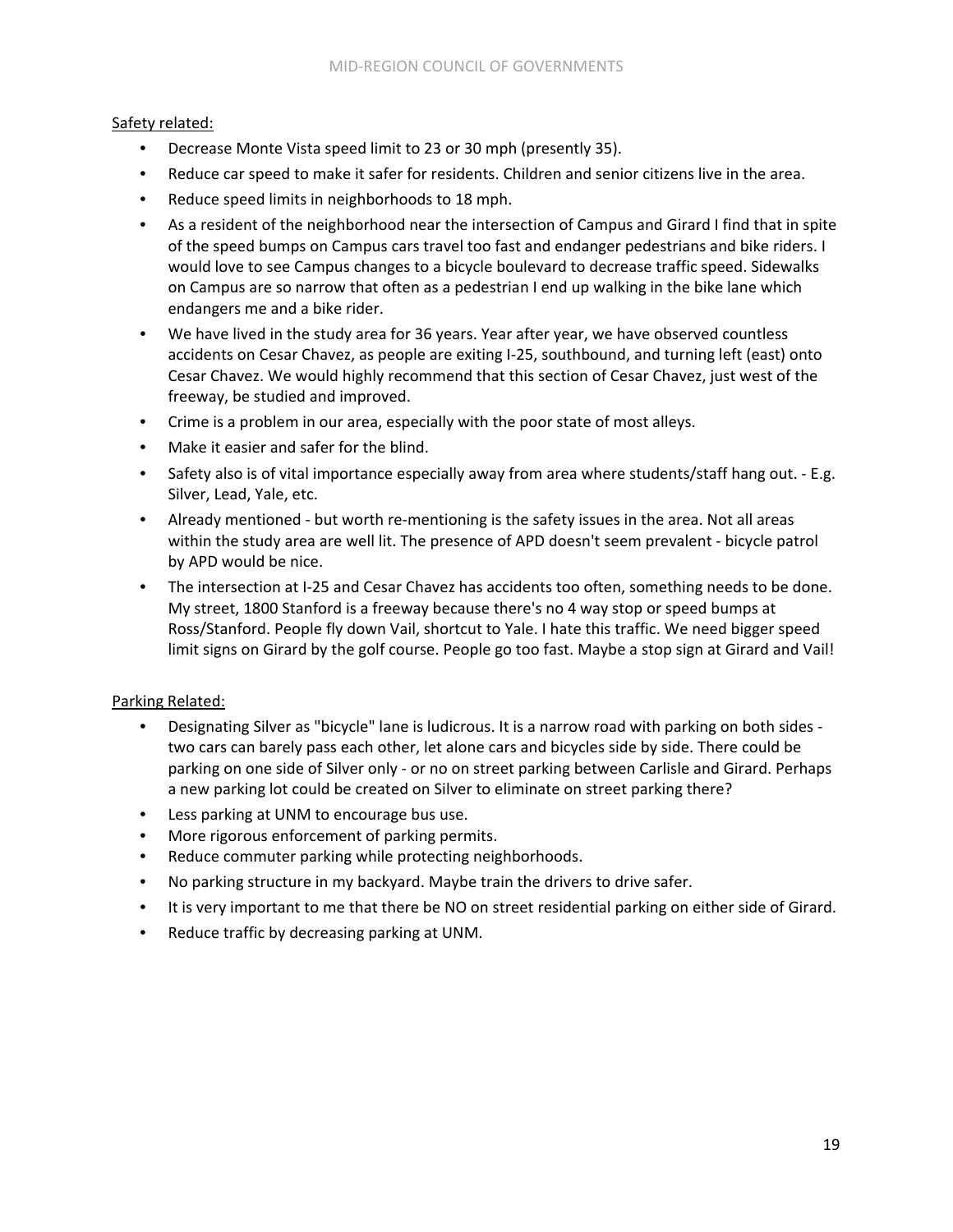## Other:

- Reduce car traffic to UNM. Increasing services and retail could be a tricky situation that would require careful planning to protect the residents. Spruce Park is on the national registry of historic neighborhoods; it was the first country club area in Albuquerque. It's architectural styles are beautiful and distinctive, and the homes could not be replicated through new construction. Protect the historic residences. Develop a plan that does not result in loss of this property to UNM for expansion of the main campus. The potential health problems, such as asthma, that could come from all this automobile traffic and the concomitant degradation of air quality are a major concern to me as a resident of Spruce Park. Also global warming from greenhouse gasses.
- Expand study area to Carlisle.
- Accessibility to NMRX and Amtrak trains improved.
- Addressing the spread of crime via main roads that lead to the "study area". I.E. Cesar Chaves BVD.

## Event Traffic:

- The noise from the baseball stadium is very disruptive to surrounding residential areas.
- I would like turn arrows at the intersection of Yale and Cesar Chavez. Since the street was narrowed a few years ago, whenever there is something at the sports facilities, it is impossible to turn west from Yale. I hate that they close off the streets to prevent people parking at sports stuff, as I find it hard to get home sometimes. We don't attend sports stuff, but the traffic it causes is awful when trying to go home.
- Avenida Cesar Chavez where Isotopes + Pit (runs east & west) has nothing to protect people walking to venues. After football (UNM) games + baseball games is the worst. BMX doesn't have sidewalks on north side of Cesar Chavez.

# Freight Traffic:

- We need bumps or something to slow down traffic on University Blvd near Gibson. Semis (tractor) come down our residential streets all hours.
- Too many large vehicles (semis + RV's, car transport vehicles) move thru Clayton Heights residential area. These endanger residents, damage roads + cause pollution + noise.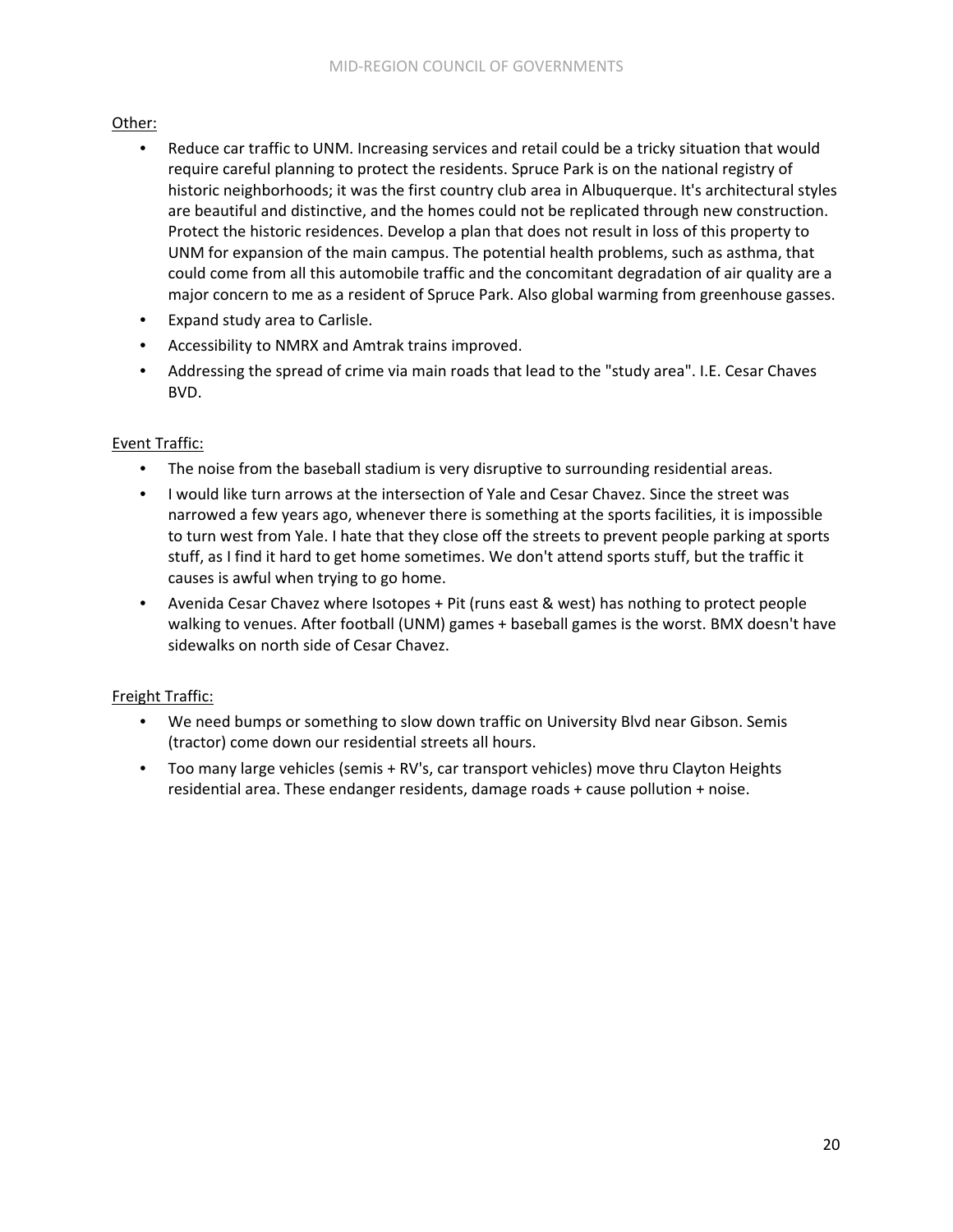#### LETTER FROM CAMPUS NEIGHBORHOOD ASSOCIATION

Girard between Lomas and Campus

Girard between Lomas and Central is current unsafe for walking or biking because drivers view this narrow, residential‐width street as if it is a primary street. They drive at high speeds. There is no 30mph sign between Lomas and Campus.

Reducing Girard to two lanes with bike lanes has been on the master plan for years. Washington, Pennsylvania, Monte Vista, and other streets, have been successfully redesigned.

Some have said that Girard is a primary entrance to UNM. It was never intended to be. In fact, UNM is trying to reduce vehicular traffic on University campus. A two‐lane Girard helps keep traffic on major arterials. Combined with closing Redondo Drive at the new dormitories, there will be less parking in the area, encouraging alternate transportation to UNM.

Concerns have been expressed that reducing Girard to two lanes might increase cut‐through in the neighborhood. The reverse should happen by reducing traffic on Girard.

There is no need to interfere with current Girard parking between Campus and Central. Parking is allowed on many streets that have bike lanes, e.g., Campus Boulevard. Having bike lanes makes a street safer for bicyclists, even if having legally parked cars on it.

Based on information received from North Campus Neighborhood Association, the fire department on Girard, between Campus and Central, is not concerned by adding bike lanes ‐ probably because bike lanes increase room for emergency vehicles.

Emergency vehicles, up to three at a time, go by on Girard six to ten times a day - many with sirens blasting, usually going North. We have four places from which emergency vehicles come: Fire station, APD Triangle Substation, University Police Department, and University Hospital ‐ all within several blocks of the Girard/Campus intersection.

Since we have so many emergency vehicles and a bus going South, every fifteen minutes ‐ starting early in the morning and ending late in the evening, Speed Bumps would not be appropriate. The bus currently drives in the gutter, almost to the curb.

Traffic Bubbles would not be useful, since they would prevent traffic from pulling to the curb to allow emergency vehicle to go by. Traffic bubbles are not esthetic, trash collects around them, nor do they allow free access to the curb for Solid Waste pickups on the East side of Girard. The west side uses the alley that parallels Girard from Lomas to Campus.

A planted median or chain‐link‐fenced median would interfere with emergency vehicles. We suggest that double lane be painted in the middle of Girard between Lomas and Campus. It could be as a little as two to three feet wide but would provide easement for emergency vehicles to avoid cars, bikes pulled to the side.